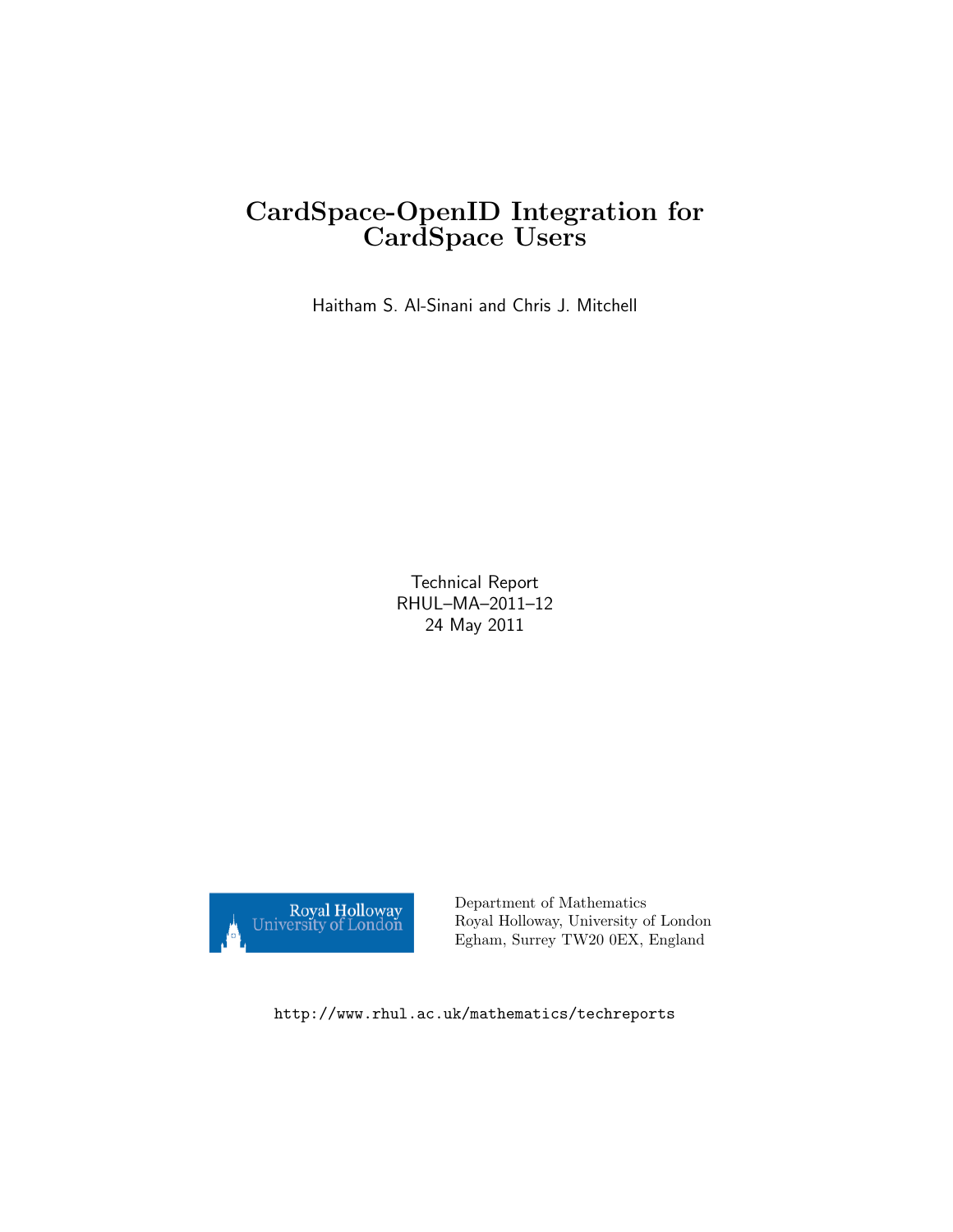#### Abstract

Whilst the growing number of identity management systems have the potential to reduce the threat of identity attacks, major deployment problems remain because of the lack of interoperability between such systems. In this paper we propose a novel, simple scheme to provide interoperability between two of the most widely discussed identity management systems, namely CardSpace and OpenID. In this scheme, CardSpace users are able to obtain an assertion token from an OpenIDenabled identity provider, the contents of which can be processed by a CardSpace-enabled relying party. The scheme, based on a browser extension, is transparent to OpenID providers and to the CardSpace identity selector, and only requires minor changes to the operation of a CardSpace-enabled relying party. We specify its operation and also describe an implementation of a proof-of-concept prototype. Additionally, security and operational analyses are provided.

Keywords: CardSpace, OpenID, Interoperation, Browser Extension

### 1 Introduction

In an attempt to simplify management of identities and mitigate identityoriented attacks, a number of identity management systems (e.g. CardSpace, OpenID, Liberty, etc.) have been proposed [3]. An identity provider (IdP) in such a system supplies a user agent (UA) with an authentication token that can be consumed by a particular relying party (RP). Whilst one RP might solely support CardSpace, another might only support OpenID. Therefore, to make these systems available to the largest possible group of users, effective interoperability between such systems is needed. In this paper we investigate a case involving a CardSpace-enabled RP, an OpenID-enabled IdP (also referred to as an OpenID provider (OP)), and a UA that is CardSpaceenabled. The goal is to develop a client-based approach to integration that is as transparent as possible to IdPs, RPs and identity selectors.

We consider CardSpace-OpenID interoperation because of OpenID's wide adoption by technology-leading organisations (see section 2.2.1). Complementing this, the wide use of Windows, recent versions of which incorporate CardSpace, means that enabling interoperation between the two systems is likely to be of significance for large numbers of identity management users and service providers. CardSpace-OpenID interoperation is also attractive since both schemes support the exchange of user attributes.

The remainder of the paper is organised as follows. Section 2 gives an overview of CardSpace and OpenID, and section 3 presents the integration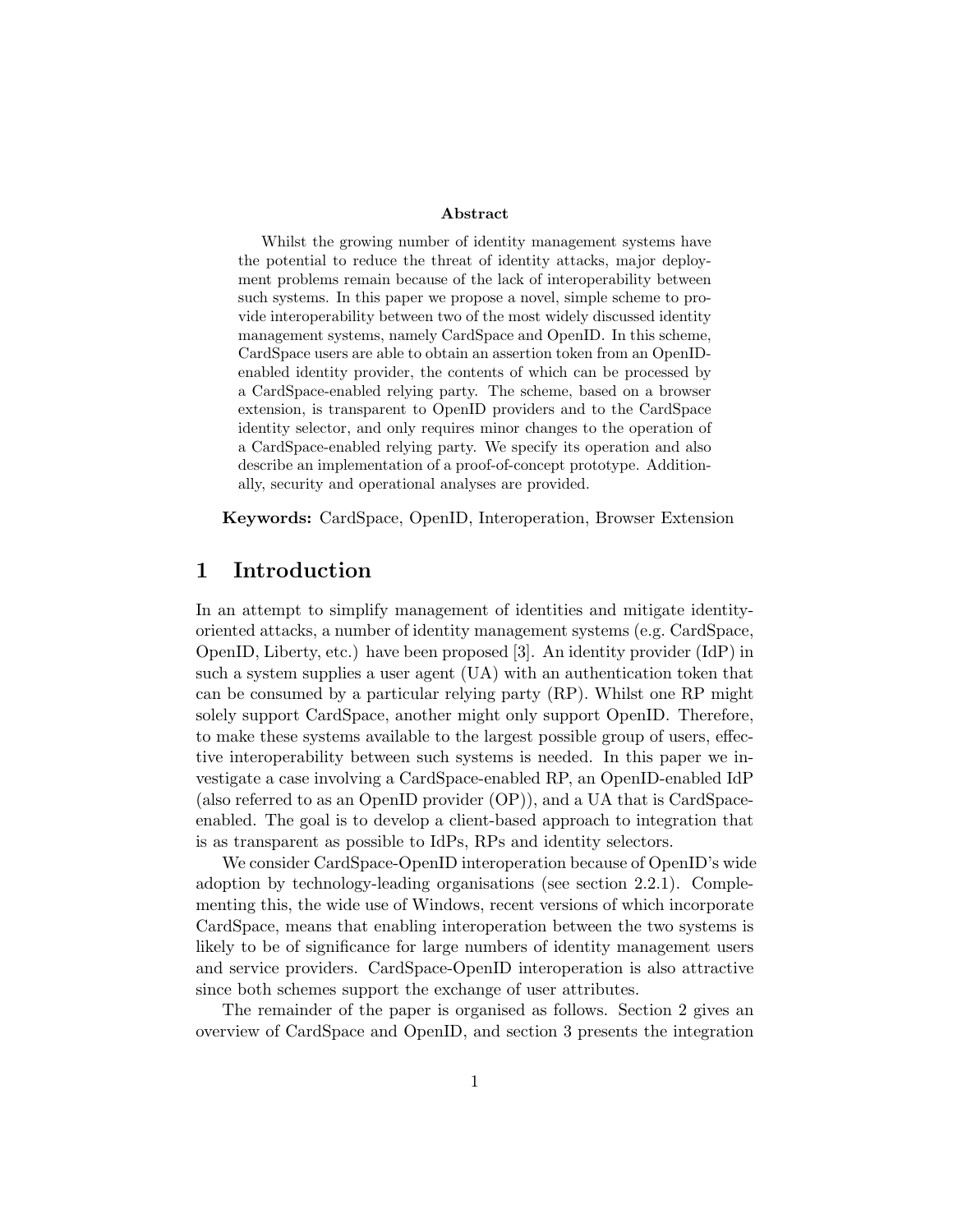scheme. In section 4 we provide an operational analysis and, in section 5, we describe a prototype implementation. Section 6 reviews related work and, finally, section 7 concludes the paper.

## 2 CardSpace and OpenID

### 2.1 CardSpace

#### 2.1.1 Introduction

CardSpace provides a secure and consistent way for users to control and manage personal data, to review personal data before sending it to a website, and to verify the identity of visited websites. It also enables websites to obtain data from users, e.g. to support user authentication and authorisation.

Digital identities are represented to users as Information Cards (or InfoCards). There are two types of InfoCards: personal (self-issued) cards and managed cards, issued by remote IdPs. Personal cards are created by users themselves, and the claims listed in such an InfoCard are asserted by the self-issued identity provider (SIIP) that co-exists with the CardSpace identity selector on the user machine. InfoCards do not contain sensitive information, but instead carry metadata indicating the types of personal data associated with this identity, and from where assertions regarding this data can be obtained. The data referred to by personal cards is stored on the user machine, whereas the data referred to by a managed card is held by the IdP that issued it [2, 4, 11].

By default, CardSpace is supported by Internet Explorer (IE) from version 7 onwards. Extensions to other browsers, such as  $Firefox<sup>1</sup>$  and  $Safari<sup>2</sup>$ , also exist. An updated version, CardSpace 2.0 Beta 2, was released, although Microsoft announced in early 2011 that it will not ship; instead Microsoft has released a technology preview of U-Prove<sup>3</sup>. In this paper we refer throughout to the CardSpace version that is shipped by default as part of Windows Vista and Windows 7, that is available as a free download for XP and Server 2003, and which has been approved as an OASIS standard [10].

 $^1$ https://addons.mozilla.org/en-US/firefox/addon/openinfocard-identity-selector/  $^{2}$ http://www.hccp.org/safari-plug-in.html

 $^3$ http://blogs.msdn.com/b/card/archive/2011/02/15/

beyond-windows-cardspace.aspx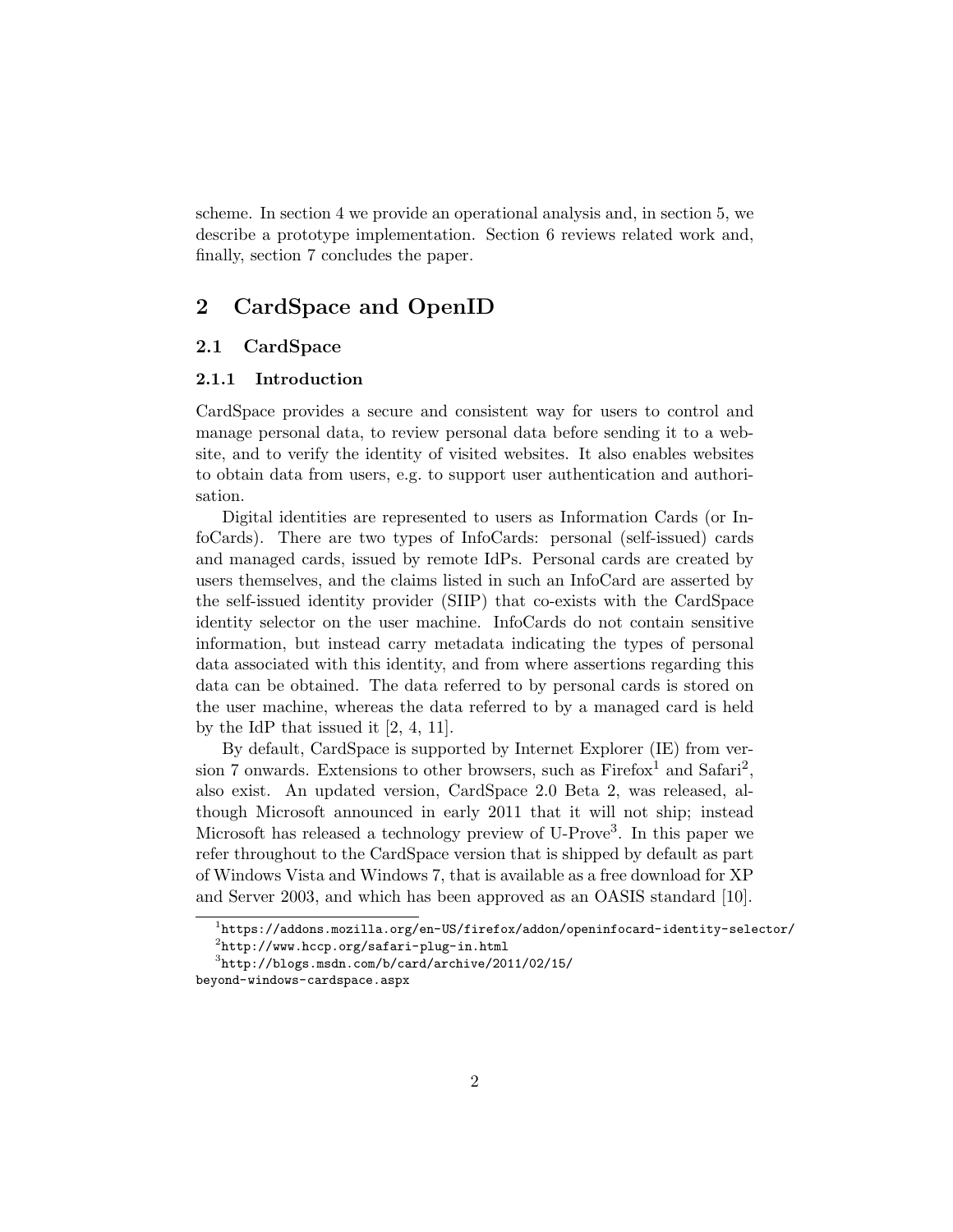#### 2.1.2 Personal Cards

The scheme proposed here uses CardSpace personal cards to make information provided by OPs available to CardSpace RPs via the selector.

The selector allows a user to create a personal card and populate its fields with self-asserted claims. CardSpace restricts the contents of personal cards to non-sensitive data in the form of 14 editable claim types, namely First Name, Last Name, Email Address, Street, City, State, Postal Code, Country/Region, Home Phone, Other Phone, Mobile Phone, Date of Birth, Gender and Web Page. Data inserted in personal cards is stored in encrypted form on the user machine. At the time of creation, a card ID and a card master key are created and stored by the selector.

Using Personal Cards When using personal cards, CardSpace adopts the following protocol. We describe the protocol for the case where the RP does not employ a security token service (STS), a service responsible for token management [9].

- 1. UA  $\rightarrow$  RP. HTTP/S request: GET (login page).
- 2.  $RP \rightarrow UA$ . HTTP/S response. A login page is returned containing the CardSpace-enabling tags in which the RP security policy is embedded.
- 3. User  $\rightarrow$  UA. The RP page offers the option to use CardSpace; selecting this option activates the selector, which is passed the RP policy. If this is the first time that this RP has been contacted, the selector will display the identity of the RP and give the user the option to either proceed or abort the protocol.
- 4. Selector  $\rightarrow$  InfoCards. The selector, after evaluating the RP policy, highlights InfoCards matching the policy and greys out the rest. InfoCards previously used for this RP are displayed in the upper half of the selector screen.
- 5. User  $\rightarrow$  selector. The user chooses a personal card. (Alternatively, the user could create and choose a new personal card). The user can preview the card (with its associated claims) to ensure that they are willing to release the claim values. Of the claims specified in an InfoCard, only those requested in the RP policy will be passed to the requesting RP.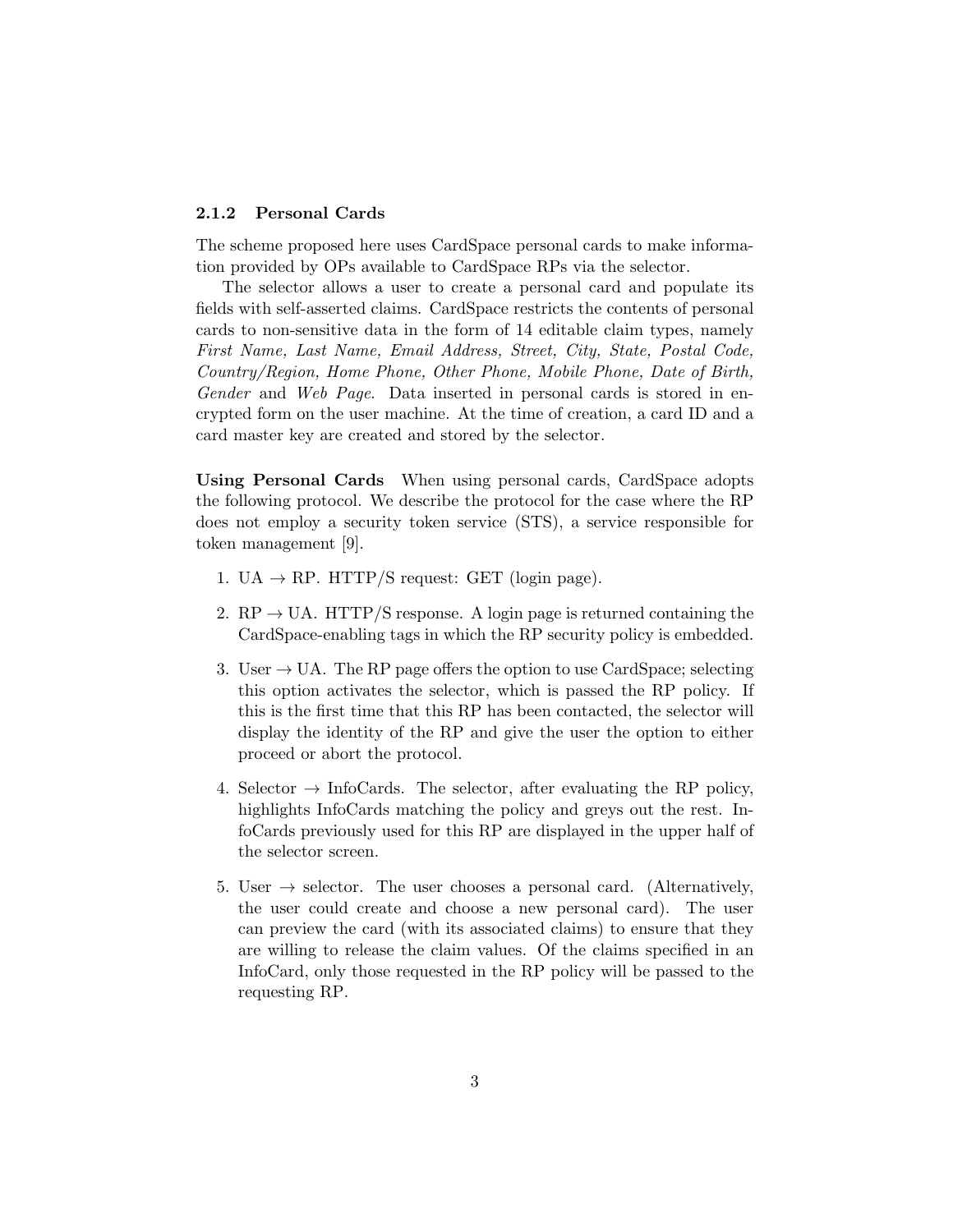- 6. Selector  $\Rightarrow$  SIIP. The selector creates and sends a SAML-based Request Security Token (RST) to the SIIP, which responds with a SAMLbased Request Security Token Response (RSTR).
- 7. UA  $\rightarrow$  RP. The RSTR is passed to the UA, which forwards it to the RP.
- 8. RP  $\rightarrow$  user. The RP validates the token, and, if satisfied, grants access.

Private Personal Identifiers (PPIDs) The PPID is an identifier linking a specific InfoCard to a particular RP [4]. When a user first uses a personal card at a particular RP, CardSpace generates a card-site-specific PPID by combining the card ID with data taken from the RP certificate, and a card-site-specific signature key pair by combining the card master key with data taken from the RP certificate. The RP domain/IP address is used if no RP certificate is available.

Since the PPID and key pair are RP-specific, the PPID does not function as a global user identifier, helping to enhance user privacy and reduce the impact of PPID compromise. The selector displays a shortened version of the PPID to protect against social engineering attacks and improve readability.

When a user first registers with an RP, the RP retrieves the PPID and the public key from the received SAML security token, and stores them. If a personal InfoCard is re-used at a site, the supplied security token will contain the same PPID and public key as used previously, and will be signed using the corresponding private key. The RP compares the received PPID and public key with its stored values, and verifies the digital signature.

The PPID could be used on its own as a shared secret to authenticate a user to an RP. However, it is recommended that the associated (public) signature verification key, as held by the RP, should also always be used to verify the signed security token to provide a more robust authentication method [4].

#### 2.2 OpenID

#### 2.2.1 Introduction

OpenID is an open and decentralised user authentication scheme supporting remote single sign-on to multiple websites using a single digital identity. As of December 2009, OpenID has been widely adopted, with more than one billion OpenIDs on the Internet and approximately nine million sites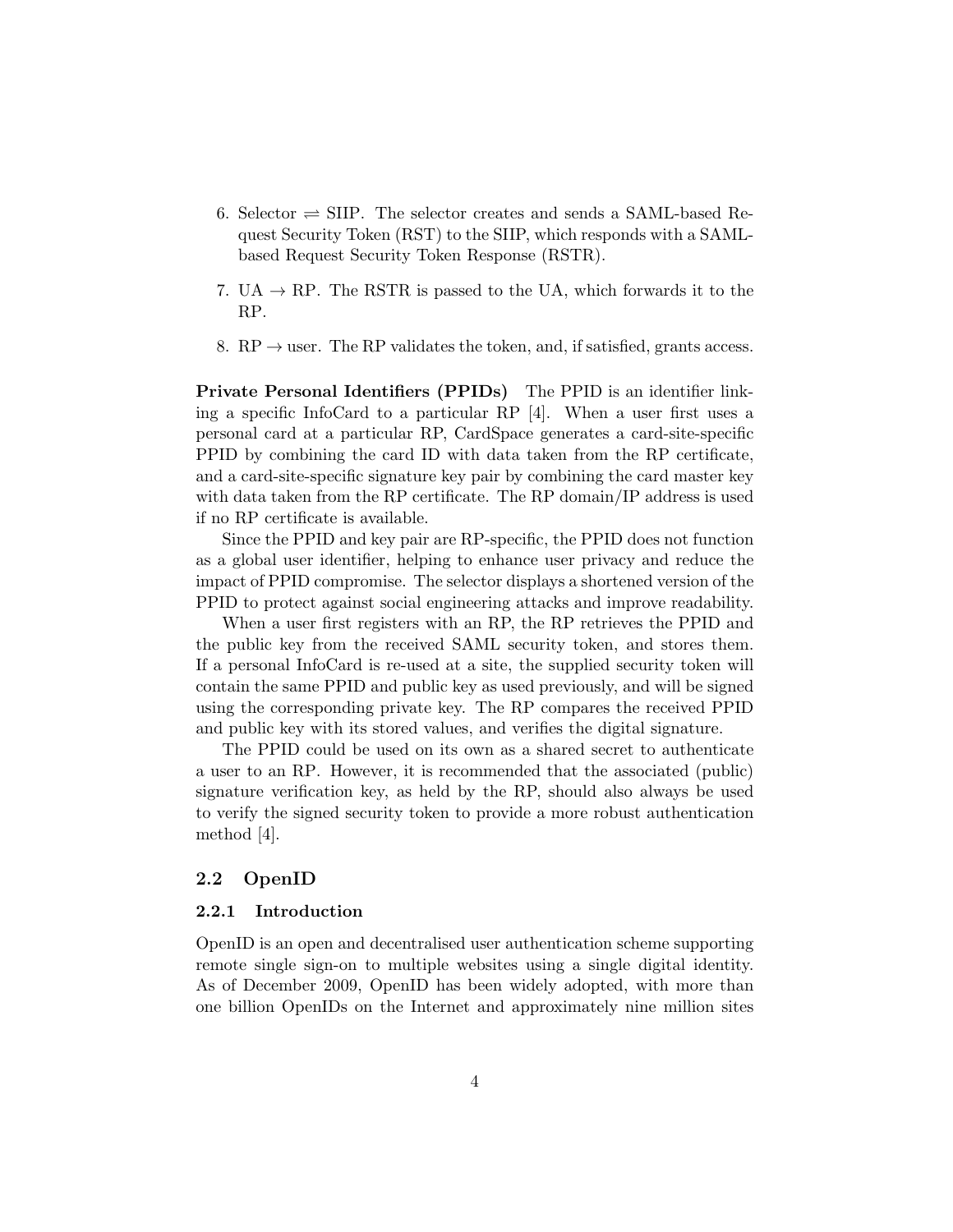enabling OpenID consumer support. OPs include Google, Facebook, and Microsoft.

OpenID 2.0 (and some OpenID 1.1 implementations) use(s) two types of user identifier: URLs and XRIs (Extensible Resource Identifiers). A user could adopt a self-owned URL, e.g. a home page, or register a (new) URL at an OP.

### 2.2.2 Operational Protocol

Two 'major' OpenID versions have been released: OpenID 1.1 [14], and OpenID 2.0 [13]; fortunately v2.0 is backward compatible with v1.1. We next describe the OpenID protocol, covering the main differences between the two 'major' versions.

Before the protocol run, a user will typically have previously registered an OpenID identifier with an OP.

- 1. UA  $\rightarrow$  RP. HTTP/S request: GET (login page).
- 2. RP  $\rightarrow$  UA. HTTP/S response. A login page is returned containing an OpenID login form.
- 3. User  $\rightarrow$  UA. The user enters their OpenID identifier into the OpenID form, and submits it.
- 4. RP: OP discovery. The RP uses the user-supplied OpenID identifier to discover the user's OP, as follows.
	- HTML-based discovery (OpenID 1.1/2.0). The RP requests an HTML document identified by the user's OpenID URL; such a document contains the information necessary to discover the required OP.
	- XRDS-based discovery (OpenID 2.0). The RP requests an XRDS document containing the information necessary to discover the required OP. If the user's OpenID identifier is an:
		- XRI, the RP will retrieve an XRDS document identified by the user-supplied XRI; and
		- URL, the RP will use the Yadis protocol [12] to retrieve an XRDS document; if this fails, the RP will revert to HTMLbased discovery.
- 5.  $RP \rightleftharpoons OP$  (optional). The RP and OP agree a shared secret key to be used for a specified period of time by the OP and RP to MAC-protect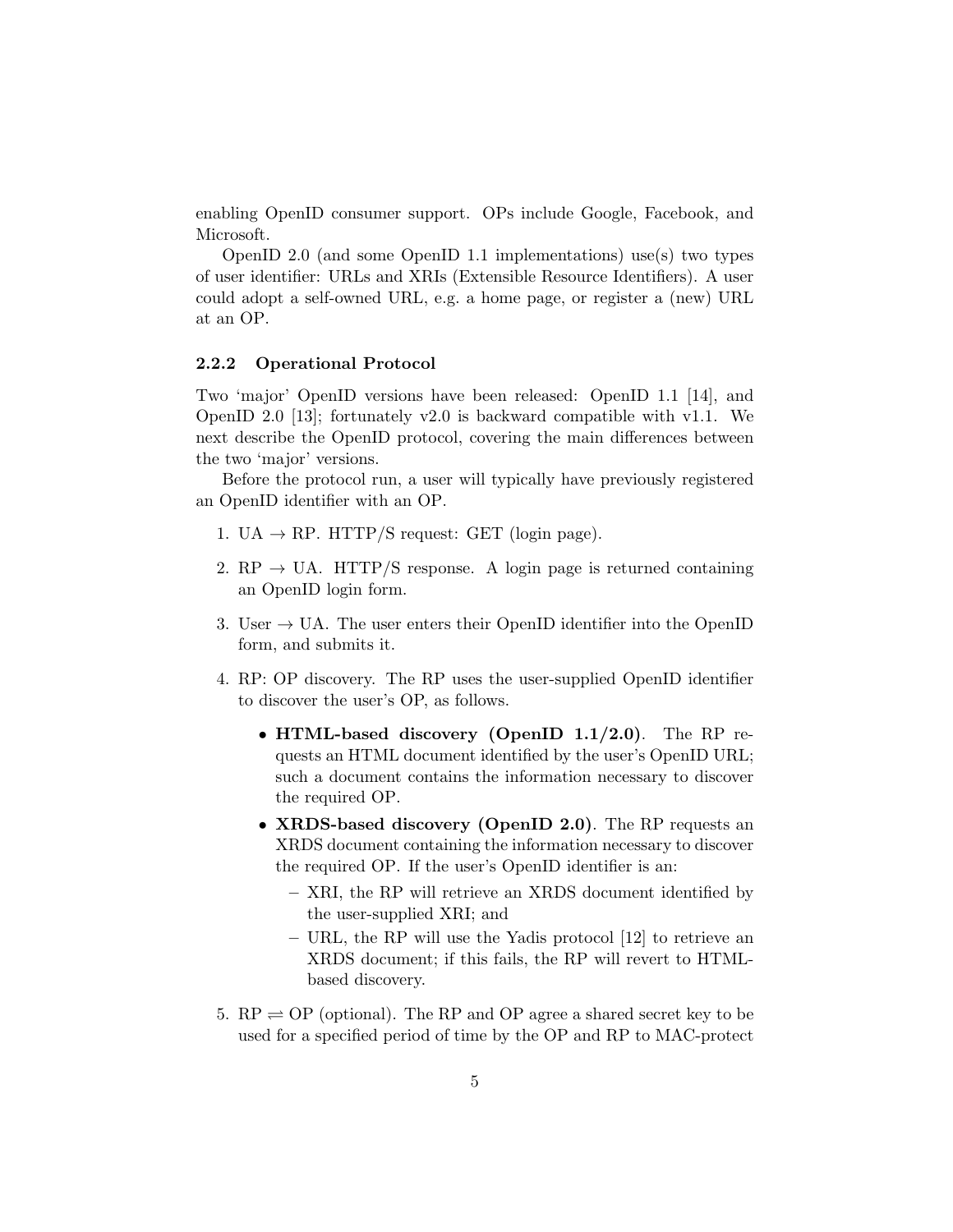and verify subsequent protocol messages. Note that this requestresponse process, known as the 'association' mode, is transparent to the user, and requires the two parties to be able to store the secret.

- 6. RP-OP interaction. The RP and OP can communicate in either 'checkid immediate' mode, involving direct RP-OP communications without user interaction, or 'checkid\_setup' mode, where the user is interactively involved in RP-OP communications. The 'checkid setup' mode is more commonly used; indeed if 'checkid immediate' mode fails, the scheme typically reverts to 'checkid setup' mode. If 'checkid immediate' mode is being used, the RP directly sends the OP an OpenID authentication request, and the OP directly replies with an OpenID authentication response; step 9 then takes place. However, in 'checkid setup' mode, the RP redirects the user to the OP with an OpenID authentication request<sup>4</sup>, and step 7 follows.
- 7. OP  $\rightleftharpoons$  user. If necessary, the OP authenticates<sup>5</sup> the user. If successful, the OP constructs an OpenID assertion token, including user creden- $\text{tails}/\text{attributes}$ , a freshly-generated nonce<sup>6</sup>, a current time-stamp, and a MAC computed on the token. If a shared key was agreed in step 5, the OP uses it to generate the MAC; otherwise the OP employs an internally-generated MAC key. The OP requests permission to send the assertion token to the requesting RP.
- 8. OP  $\rightarrow$  UA  $\rightarrow$  RP. The OP redirects the user back to the RP with a positive or negative OpenID authentication response, depending on whether or not the user granted permission in step 7.
- 9.  $RP \rightarrow$  user. The RP validates the MAC-protected OpenID authentication response, and, if satisfied, grants access. The validation process includes verifying that the nonce has not been seen before, the timestamp is sufficiently current, and the MAC is valid. The RP adds the received nonce to a list for use in future verifications. The RP uses the time-stamp to discard responses that are are 'too old', thus limiting the period of time for which received nonces must be kept. If a shared secret was previously agreed (see step 5), the RP uses its copy to verify

<sup>4</sup>OpenID requests and responses are typically sent embedded in URLs (alternatively they could be sent in HTML forms).

<sup>5</sup>Note that the authentication method used is not constrained by OpenID.

 $6$ Although mandatory in OpenID 2.0 (to prevent replay attacks), use of nonces is not mandatory in OpenID 1.1.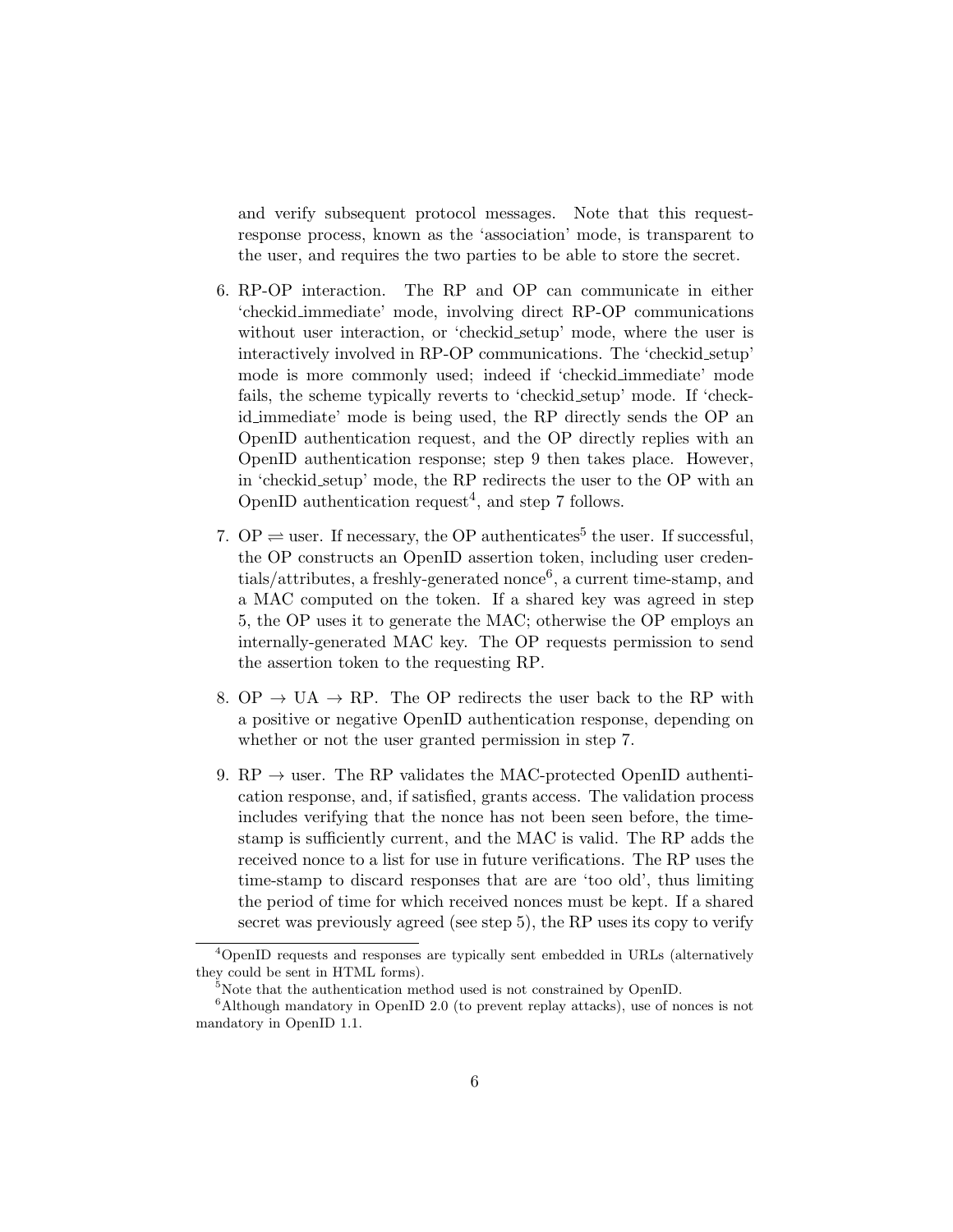the MAC. If a secret was not agreed, the RP must make an extra request to the OP to verify the MAC, typically via a TLS/SSL channel. This request-response process is known as the 'check authentication' mode, and is adopted in the integration scheme.

Note that the use of SSL/TLS on the OP-client and RP-client channels is strongly recommended. For additional security, the RP can add a freshlygenerated nonce to its authentication request, which the OP must include in the authentication response.

### 2.2.3 Attribute Exchange

OpenID supports a range of methods for attribute exchange, including the Simple Registration OpenID Extension (SREG) [8], which allows the exchange of attributes of nine specified types (namely nickname, email, fullname, dob, gender, postcode, country, language), and Attribute Exchange (AX) [6], which supports the transfer of arbitrary data. Both SREG and AX are supported by the scheme described below.

## 3 The Integration Scheme

We now describe the novel scheme. The parties involved are a CardSpaceenabled RP, a CardSpace-enabled UA (e.g. a suitable web browser), an OP, and a browser extension implementing the protocol described below.

### 3.1 Requirements

The scheme has the following operational requirements.

- The user must have an existing relationship with both a CardSpace RP and an OP (thus the OP will have a means of authenticating the user). The RP must trust the OP for the purposes of user authentication.
- Prior to, or during, use of the integration protocol, the user must create a CardSpace personal card, referred to here as an IDcard. This IDcard must contain the following data items in specific fields (the choice of which is implementation-specific): the user's OpenID identifier; a predefined sequence of characters (e.g. 'OpenID') used to trigger the browser extension (see section 4.3) and indicate which OpenID version to use; and the URL of the OP.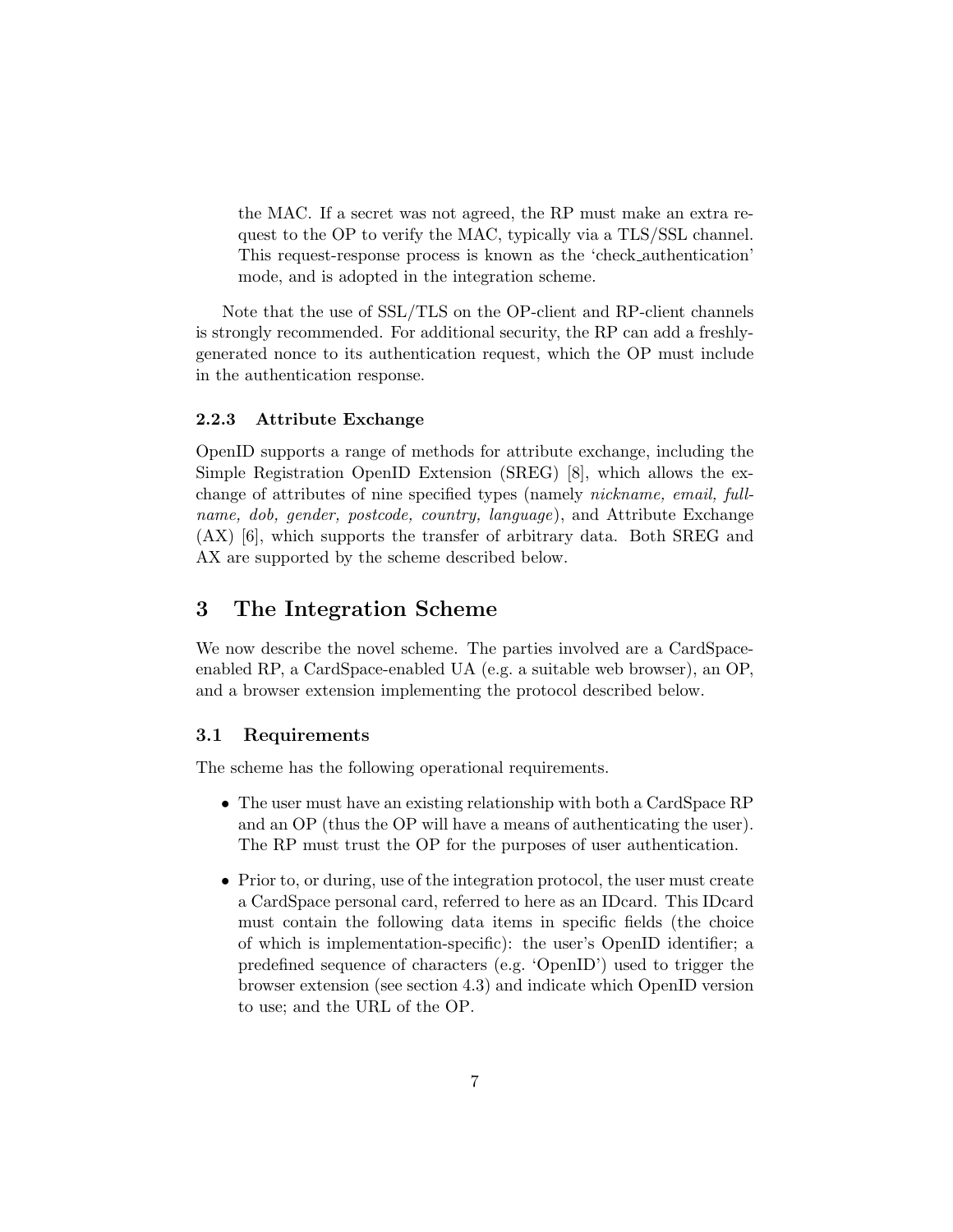- The CardSpace-enabled RP must not employ an STS. Instead, the RP must express its security policy using HTML/XHTML, and interactions between the selector and the RP must be based on HTTP/S via a web browser (a simpler and probably more common scenario for selector-RP interactions). This is because the scheme uses a browser extension, and is thus incapable of managing the necessary communications with an STS.
- The CardSpace-enabled RP must be prepared to accept an unsigned 'CardSpace-like' SAML token which includes both OP-asserted attributes and the digitally-signed SIIP-issued RSTR containing the card-RP-specific PPID.

### 3.2 Protocol Operation

The protocol operates as follows (a summary of the protocol is shown in figure 1). Steps 1, 2, and 4–7 are the same as steps 1, 2, and 3–6, respectively, of the personal card protocol given in section 2.1.2.

- 3. Browser extension  $\rightarrow$  UA. The extension performs the following steps.
	- (a) It scans the login page to detect whether the RP website supports CardSpace; if so, it proceeds, otherwise it terminates.
	- (b) It examines the RP policy to check whether the use of personal cards is acceptable. If so, it proceeds; otherwise it terminates, giving CardSpace the opportunity to operate normally.
	- (c) It keeps a local copy of any RP-requested claims.
	- (d) It modifies the RP policy to include the types of claim employed in the IDcard. For example, if the user's OpenID identifier is stored in the web page field of the IDcard, then it must ensure that the RP security policy includes the web page claim. Note that adding the claim types to the RP policy ensures that the token supplied by the SIIP contains the values of these claims, which can then be processed by the browser extension; otherwise these values would not be available to the browser extension.
	- (e) It determines the communication protocol (HTTP or HTTPS) in use.
- 8. Selector  $\rightarrow$  browser extension. Unlike in the 'standard' case, the RSTR does not reach the RP; instead the extension intercepts it and tem-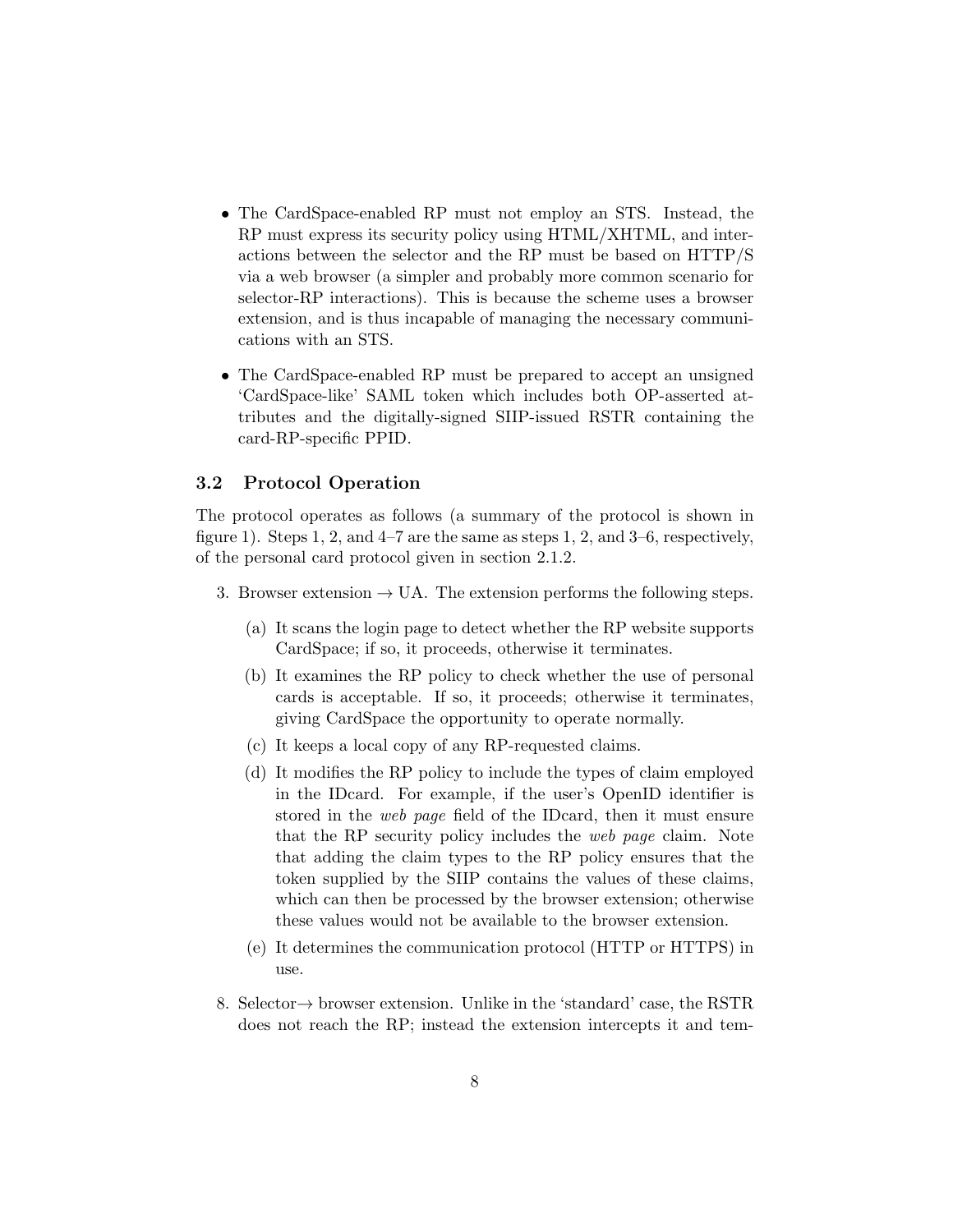porarily stores it. If the RP uses  $HTTP<sup>7</sup>$ , the extension uses the contents of the RSTR to construct an OpenID authentication request<sup>8</sup>, which it forwards to the appropriate OP, having discovered its address from the RSTR.

If the RP uses HTTPS, the browser extension:

- (a) asks the user to enter his/her OpenID identifier and thus uses the user-supplied OpenID to perform OP discovery (see section 2.2.2); and
- (b) constructs an OpenID authentication request (precisely as in the HTTP case), which it forwards to the discovered OP.

Note that in both cases (i.e. HTTP and HTTPS) the format of the OP authentication request will depend on the version of OpenID being used (see below). Note also that in both cases the more commonly used OpenID 'checkid setup' mode is adopted; the 'checkid immediate' mode is not supported as it requires direct (background) RP-IdP communication without any user interaction.

- 9.  $OP \rightleftharpoons$  user. If necessary, the OP authenticates the user. If successful, the OP requests permission to send the OpenID assertion token (see step 7 of the OpenID protocol given in section 2.2.2) to the designated  $RP$  return-page<sup>9</sup>.
- 10. OP  $\rightarrow$  UA  $\rightarrow$  RP. The OP redirects the UA back to the RP returnpage with a positive or negative OpenID authentication response<sup>10</sup>, depending on whether or not the user granted permission in step 9.
- 11. Browser extension  $\rightarrow$  UA. The browser extension verifies the MACprotected OpenID authentication response by interacting with the OP

<sup>&</sup>lt;sup>7</sup>Note that the protocol operates slightly differently depending on whether the RP uses HTTP or HTTPS. This is because, if HTTPS is used, then the selector will encrypt the RSTR message using the site's public key, and the browser extension does not have access to the corresponding private key. Hence, it will not know whether to trigger the integration protocol, and will be unable to obtain the user's OpenID identifier; such issues do not occur if HTTP is used since the selector will not encrypt the RSTR.

<sup>8</sup>This request will indicate the RP-requested user attributes which are to be asserted by the OP. The browser extension will know what they are since they were stored by it in step 3c.

 $9$ Note that the designated return-page, chosen by the browser extension in step 8, is the address to which the OP authentication response must be returned in step 10.

<sup>&</sup>lt;sup>10</sup>The RP will receive the OP-issued token unchanged (embedded in the URL); however it is assumed that the RP will ignore it because of its inability to process the token.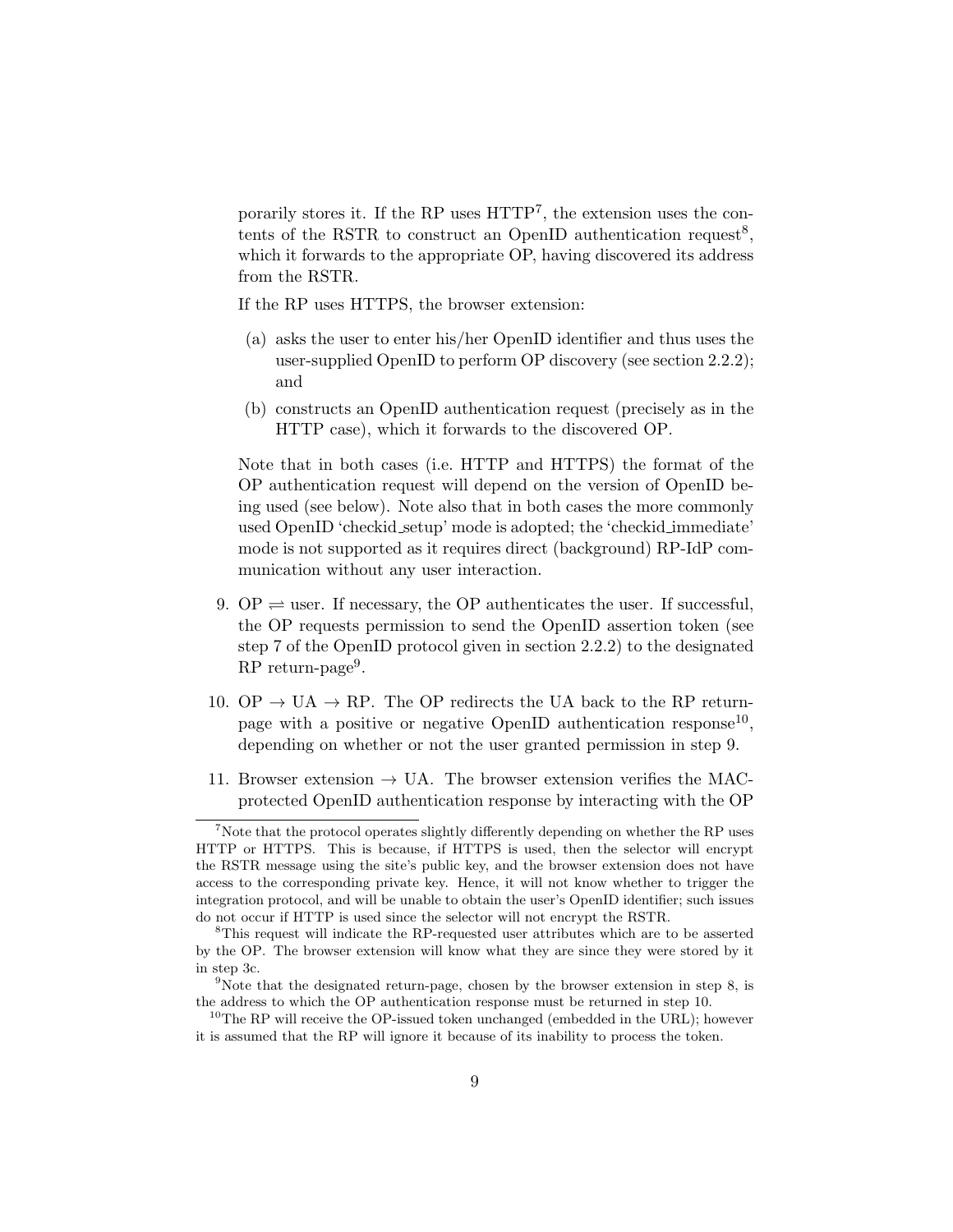using the 'check authentication' mode via a TLS/SSL channel (see section 2.2.2). If the verification succeeds, it constructs a CardSpacecompatible SAML token (see below), and forwards it to the RP. If the verification fails, the browser extension informs the user and terminates.

12.  $RP \rightarrow$  user. The RP verifies the SAML token (including verifying the RSTR signature, PPID, nonce, time-stamps, etc.), and, if satisfied, grants access.

The detailed operation of steps 8 and 11 is dependent on the OpenID version in use. For example, the authentication request name-space field (openid.ns) must be set to 'http://specs.openid.net/auth/2.0' for OpenID 2.0, and one of absent, 'http://openid.net/signon/1.1' or 'http://openid. net/signon/1.0' for OpenID 1.1. Similarly, the field 'openid.ns.sreg= http://openid.net/extensions/sreg/1.1' [8] is added to the authentication request when requesting identity attributes using the SREG extension in OpenID 2.0.

Observe that the (unsigned) SAML security token created by the browser extension in step 11 will include the user attributes as asserted by the OP and the digitally-signed SIIP-issued RSTR (which contains the PPID), allowing the RP to verify the SIIP signature (see also sections 4.6 and 4.7).

## 4 Discussion and Analysis

#### 4.1 Defeating Phishing

The scheme mitigates the risk of phishing. This is because the redirect to the  $OP<sup>11</sup>$  is initiated by the browser extension and not by the RP, i.e. the RP cannot redirect the user to an OP of its choosing. By contrast, in OpenID a malicious RP could redirect a user to a fake OP, which might capture the user credentials.

### 4.2 Client-side Integration

IdPs/RPs may not accept the burden of supporting two identity management systems simultaneously, unless there is a significant financial incentive. Currently, major Internet players do not provide any means of interoperation between identity management systems. As a result, a client-side technique

 $11$ In HTTP mode the OP address is retrieved from the IDcard as entered by the user.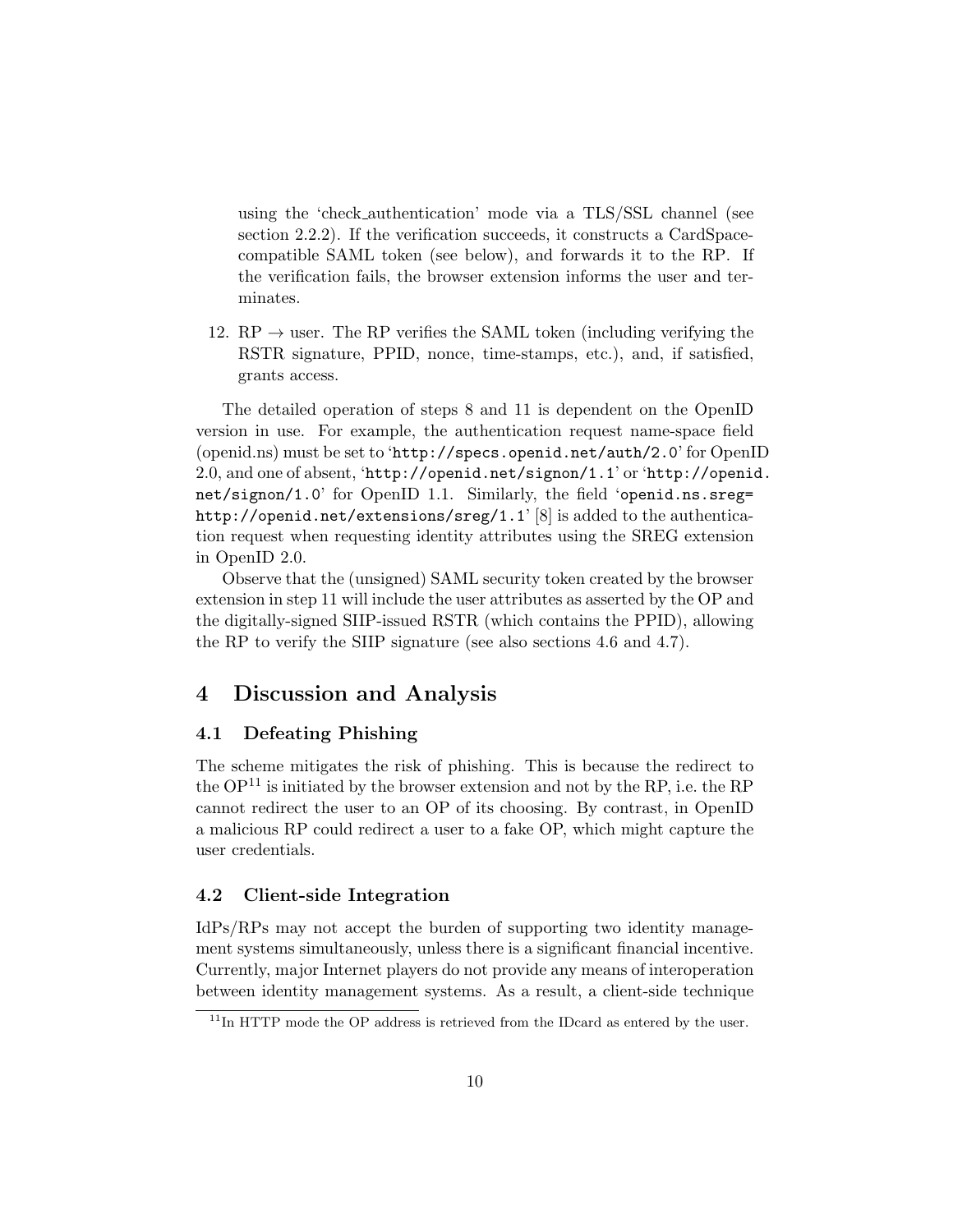

Figure 1: Protocol steps

for supporting interoperation could be practically useful. Supporting interoperation at the client also means that the performance of the server is not affected, since the integration overhead is handled by the client.

### 4.3 Triggering the Browser Extension

The scheme specified in section 3.1 (like the prototype implementation) uses a trigger sequence in a specific field of an IDcard. This trigger sequence is also employed to indicate to the browser extension which OpenID version to run. However, other approaches could be used, e.g. the browser extension could start whenever CardSpace is triggered. In such a case, when a user submits an IDcard, the browser extension could offer the user two options (based on HTML forms or JavaScript pop-up boxes): to continue to use CardSpace as usual, or to activate the integration scheme.

This approach gives a greater degree of user control, and hence imple-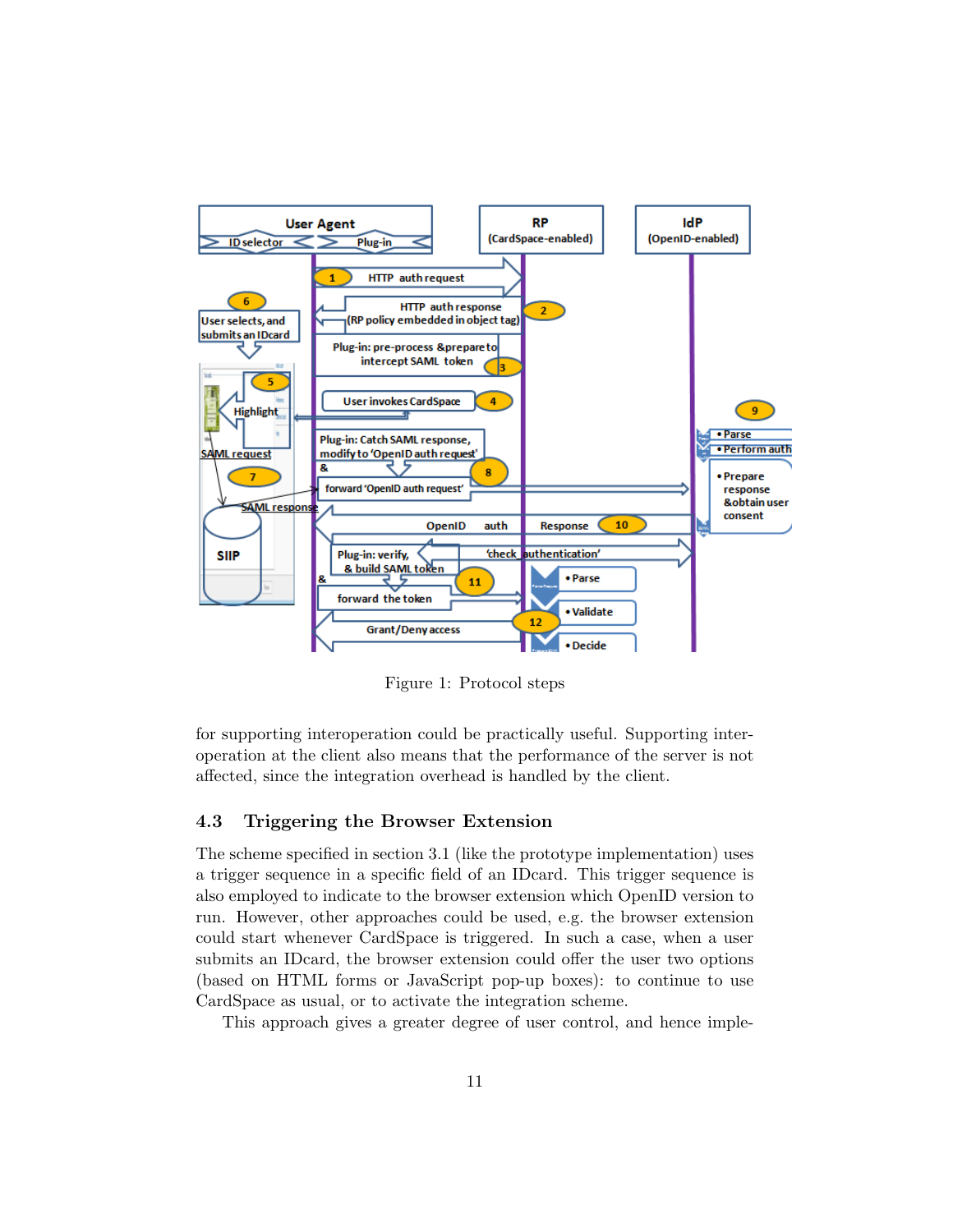ments Microsoft's first identity law [4, 11]. In addition, giving user control over whether the browser extension runs or not would enable 'normal' use of CardSpace. However, it is potentially a little inconvenient, since it would require users to always choose whether or not to use the integration software. Nevertheless, this effect could be mitigated if the user's choice could be stored.

### 4.4 IDcard Contents

A typical OpenID authentication request to an OP includes the user-supplied OpenID identifier, an RP return-page to which the OP must issue the authentication response, and a list of requested attributes. The RP must, of course, also know the OP address. In the protocol described in section 3.2 the user's OpenID identifier and the OP URL are specified in the IDcard<sup>12</sup>. The following alternative approaches avoid the need to store this data in the IDcard.

- The browser extension could prompt the user to enter the OpenID identifier that they wish to use, after they have submitted an IDcard, e.g. as part of step 8 in section 3.2. This approach would be inconvenient, since the user would have to enter the identifier every time, unless it could be remembered.
- The browser extension could keep an internal list of the widely used OP service URLs, enabling it to deduce which OP it needs to contact from the user's OpenID identifier. This would potentially maximise user transparency, but could give rise to storage issues and operational problems, e.g. in the case where an OP is not in the list. The latter issue could be addressed by prompting the user to enter the URL of an unknown OP, which the browser extension could then add to its internal list for future use.
- The browser extension could discover the OP from the user-supplied OpenID identifier, e.g. by fetching an HTML document from the URL of this identifier. This approach is vulnerable to phishing attacks and requires extra round trips.

### 4.5 Direct Communication

The prototype browser extension described in section 5 is currently not capable of making a direct (background) HTTP/S request to the OP (i.e. not via

<sup>&</sup>lt;sup>12</sup>The RP return-page is transparently computed by the browser extension itself.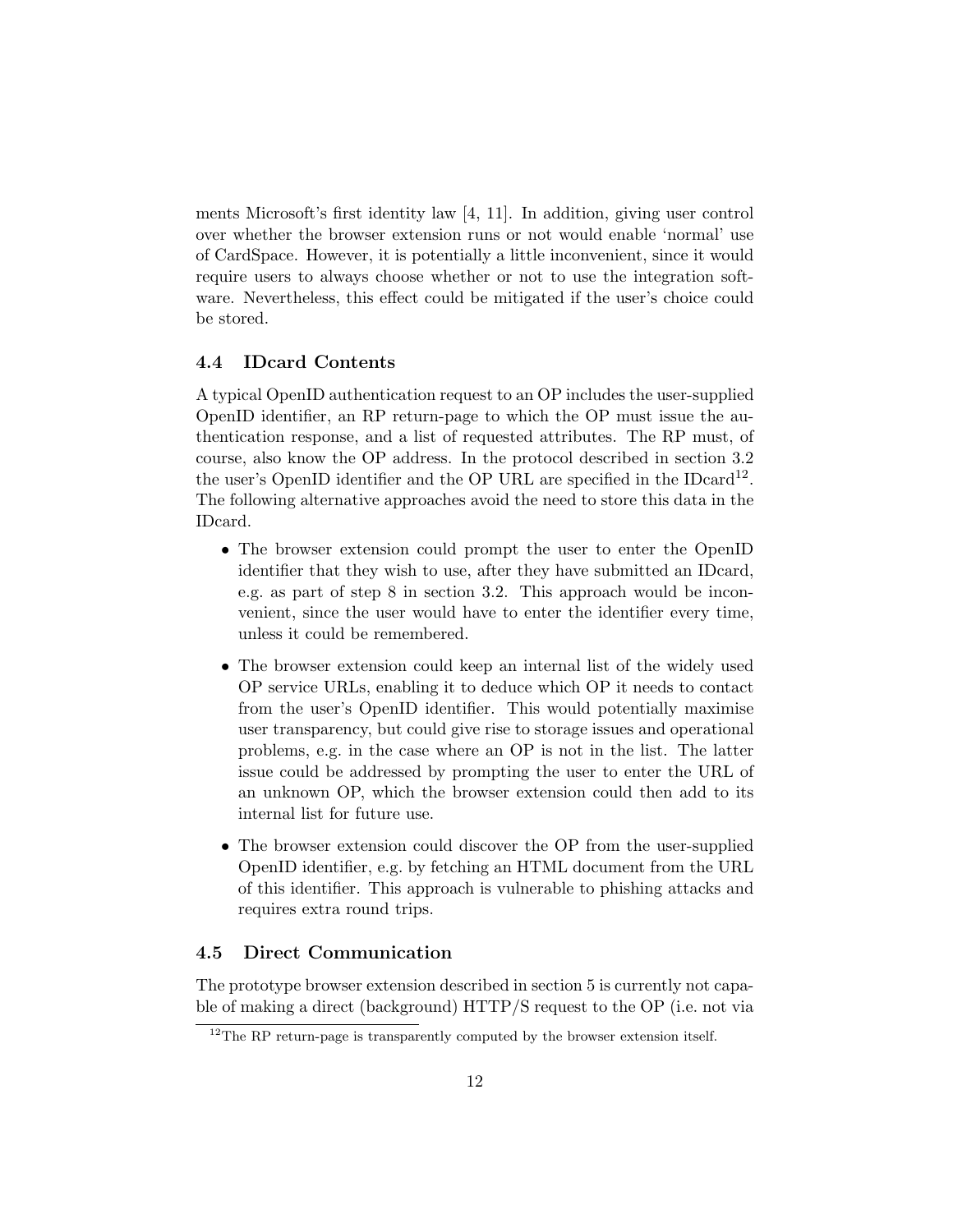a browser). This could be performed using AJAX; indeed the OpenID specifications state that '. . . the authentication scheme plays nicely with AJAXstyle setups' [13, 14]. However, AJAX is restricted by the 'same origin policy' for security reasons [15].

To address this problem, the browser extension performs an HTTP/S redirect whenever direct communication is needed, e.g. when the OpenID 'check authentication' mode is activated. It then reads the data returned by the  $OP<sup>13</sup>$ , redirects the user back to the previous page, and continues with the protocol. As a result, users will experience a relatively speedy (duplex) redirect, but will not be actively involved. Indeed, this is precisely what happens in the prototype implementation of the verification process for the OP-issued token in step 11 of section 3.2, and so such a redirect seems unlikely to be a major usability problem.

#### 4.6 OP User Authentication

The SAML token created by the browser extension in step 11 of section 3.2 could be extended to contain an additional field to indicate that the user has been authenticated by a specified OP (as well as when and how). Of course, the RP would need to be modified to be able to process such an extra field, although this is likely to be relatively straightforward.

This authentication statement could also include the original token generated by the OP. Since this is a MAC-protected token, verifying it would give the RP added guarantees about the user authenticity. If this is required, and since the OP will only support a single validation of a security token<sup>14</sup>, the browser extension must skip the verification process and send the OpenID token unchanged<sup>15</sup> to the CardSpace-enabled RP.

### 4.7 Security Considerations

The unsigned SAML token generated by the browser extension in step 11 of section 3.2 (referred to here as the 'user token') includes the PPID, the user attributes as asserted by the OP, the signed SIIP-issued RSTR, and (optionally) the MAC-protected OP-issued token. The RP compares the SIIP-asserted PPID (and the public key) in the user token with its stored values and verifies the digital signature (see section 2.1.2). The RP can

 $13$ URL query parameters or hidden form variables could be used to maintain state.

<sup>&</sup>lt;sup>14</sup>To prevent replay attacks, OPs only issue a single valid verification for each request with the same nonce value [13].

<sup>&</sup>lt;sup>15</sup>The OpenID token should be sent in an authentication statement contained within the SAML token, to allow RPs to choose whether or not to process it.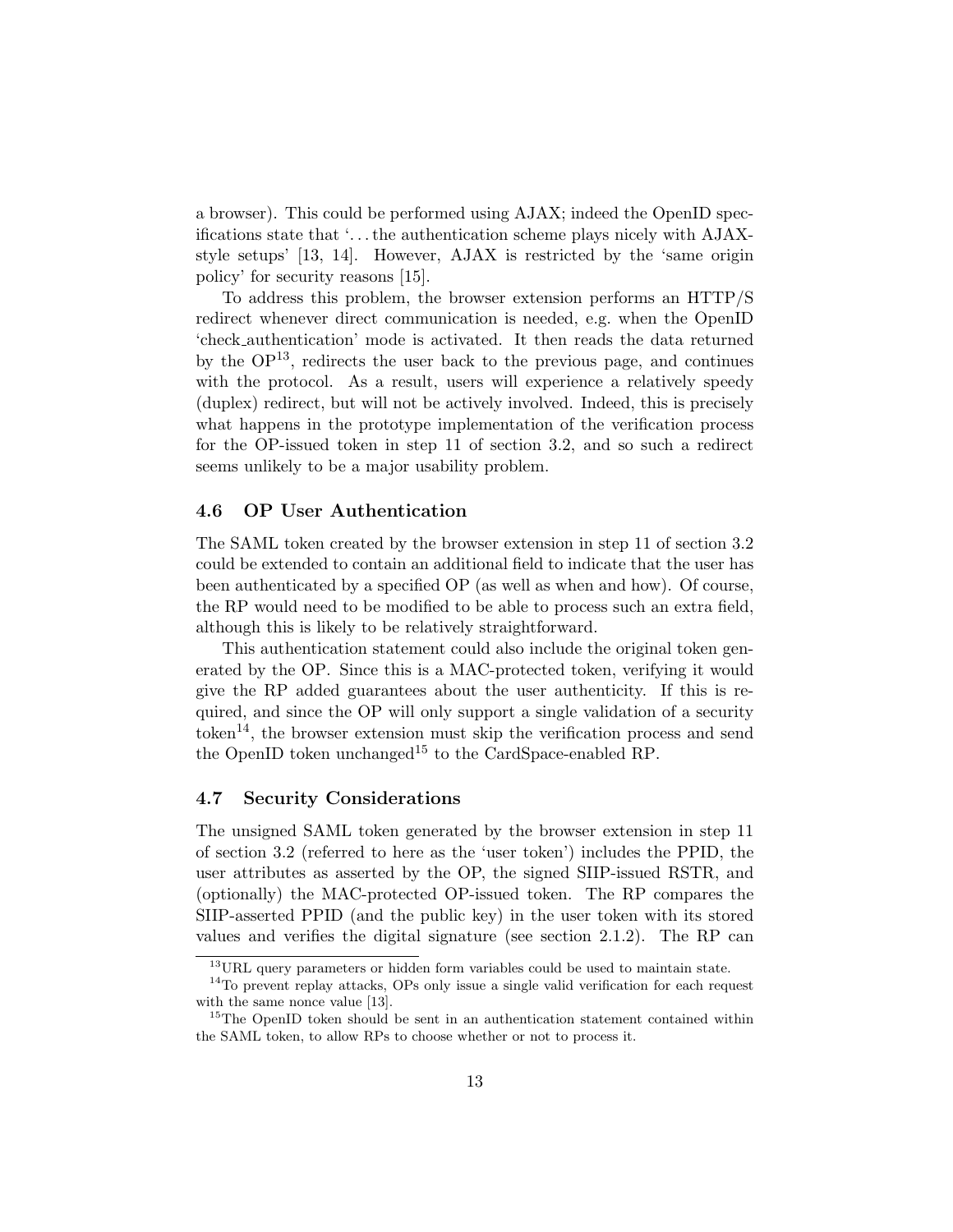thus authenticate the user, link the user to his/her account, and consume the OP-asserted attributes, e.g. for authorisation purposes. In addition, an RP can optionally also verify the MAC in the OP-issued token, which is embedded unchanged in the user token. However, for the RP to be able to validate the MAC, the browser extension must skip the verification process (see section 4.6) and the RP must initiate on-line interaction with the OP via the 'check authentication' mode.

A malicious entity cannot fabricate a user token to masquerade as a legitimate party since it will not have access to three key token components: the PPID; the SIIP-signed RSTR, which is only issued if the appropriate InfoCard is selected on the correct platform; and the MAC-protected OPissued token, which is only issued if the genuine user has been authenticated by the OP. In addition, nonces and time-stamps are used to prevent replay attacks, and RPs can also employ IP address validation. As mentioned in section 2.2.1, the use of SSL/TLS is strongly recommended when using OpenID.

Note that, in protocol step 4, the selector identifies the RP to the user and indicates whether or not they have visited that particular RP before; if the user is visiting this RP for the first time, CardSpace requests the user's permission to proceed<sup>16</sup> (see section 2.1.2). This helps to support mutual authentication since the user and the RP are both identified to each other.

In addition to user authentication, the scheme also strengthens OpenID against phishing (see section 4.1). Finally note that the scheme allows the user attributes to be stored at the OP; this has potential security advantages over storing the attributes on the user machine, as is currently the case with CardSpace SIIP-issued attributes.

#### 4.8 Attribute Mapping

As stated in sections 2.1.2 and 2.2.3, CardSpace personal cards currently support fourteen editable attributes, whereas the OpenID SREG extension only supports nine attribute types. The prototype described in section 5 uses the mapping in Table 1 to convert between the attribute types.

The OpenID SREG extension also supports language and timezone attributes, which have no corresponding attribute types in CardSpace personal cards.

The protocol specified in section 3.2 could also be used to support transfer of arbitrary data between OPs and CardSpace RPs using the AX exten-

<sup>&</sup>lt;sup>16</sup>This offers a security advantage by comparison with 'native' OpenID, which does not identify the RP to the user.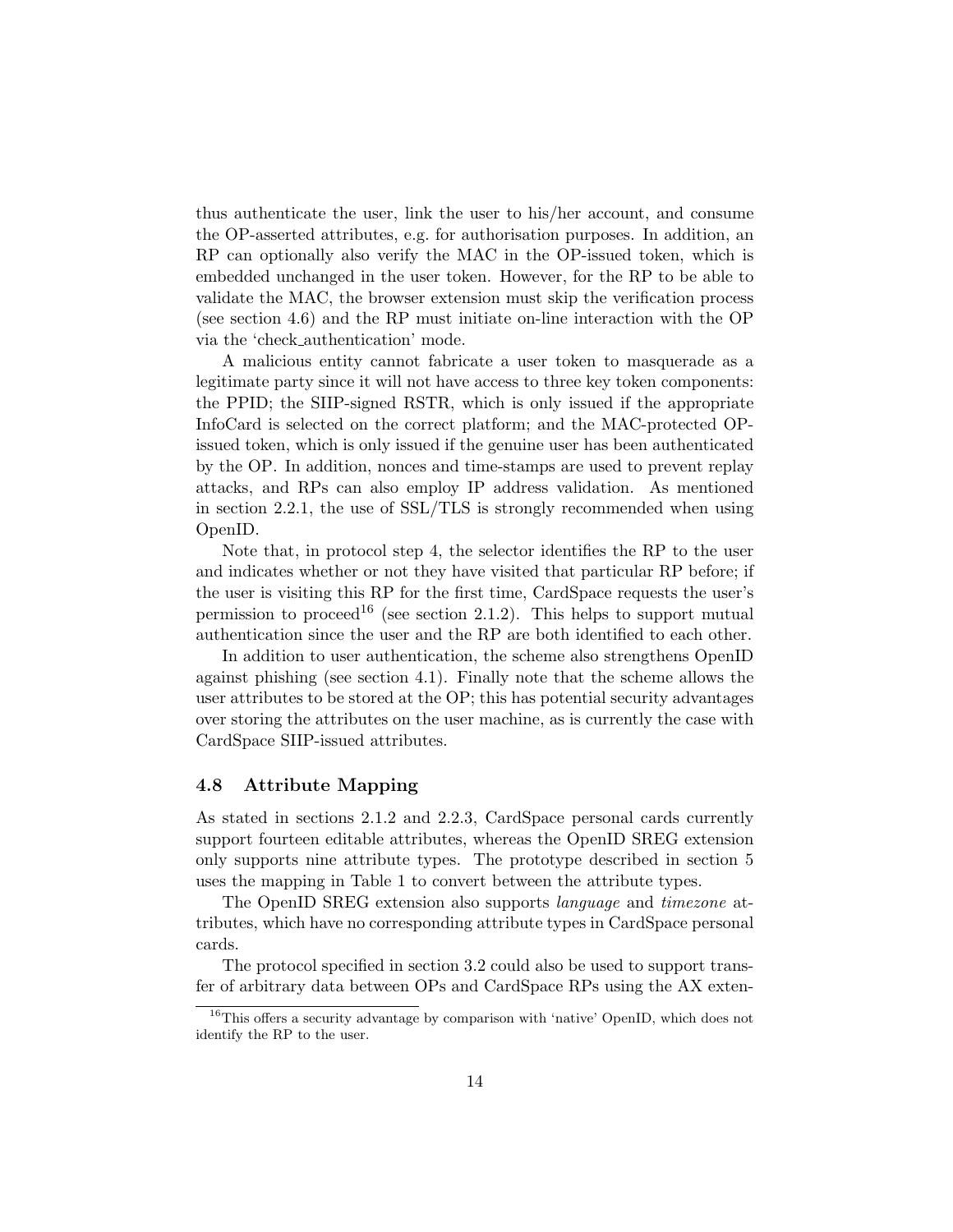| CardSpace personal cards | OpenID SREG extension |
|--------------------------|-----------------------|
| givenname                | nickname              |
| surname                  | fullname              |
| emailaddress             | email                 |
| dates of birth           | dob                   |
| gender                   | gender                |
| postalcode               | postcode              |
| country                  | country               |

Table 1: CardSpace-OpenID attribute mapping

sion (see section 2.2.3); however, this has not yet been prototyped.

## 5 Prototype Realisation

We next give details of a prototype implementation of the scheme. The description applies to both OpenID 1.1 and OpenID 2.0. The prototype uses the OpenID 'checkid setup' mode, operating with the SREG extension.

The prototype is coded in JavaScript, chosen because its wide adoption should simplify the task of porting the prototype to a range of other browsers. It uses the Document Object Model (DOM) to inspect and manipulate HTML pages and XML documents. The JavaScript code is executed using a C#-driven browser helper object (BHO), a Dynamic-link library (DLL) module designed as a plug-in for IE. Once installed, the BHO attaches itself to IE, thus gaining access to the current page's DOM. The prototype can readily be enabled or disabled using the add-on manager in the IE's Tools menu. Note that the integration plug-in does not require any changes to default IE security settings, thus avoiding potential vulnerabilities resulting from lowered browser security settings. Note also that the prototype operate with both the CardSpace and the Higgins<sup>17</sup> identity selectors without any modification.

The prototype has been successfully tested with the 'MyOpenID' OP (https://www.myopenid.com/) and with an experimental implementation of a CardSpace-enabled RP.

<sup>17</sup>http://wiki.eclipse.org/GTK\_Selector\_1.1-Win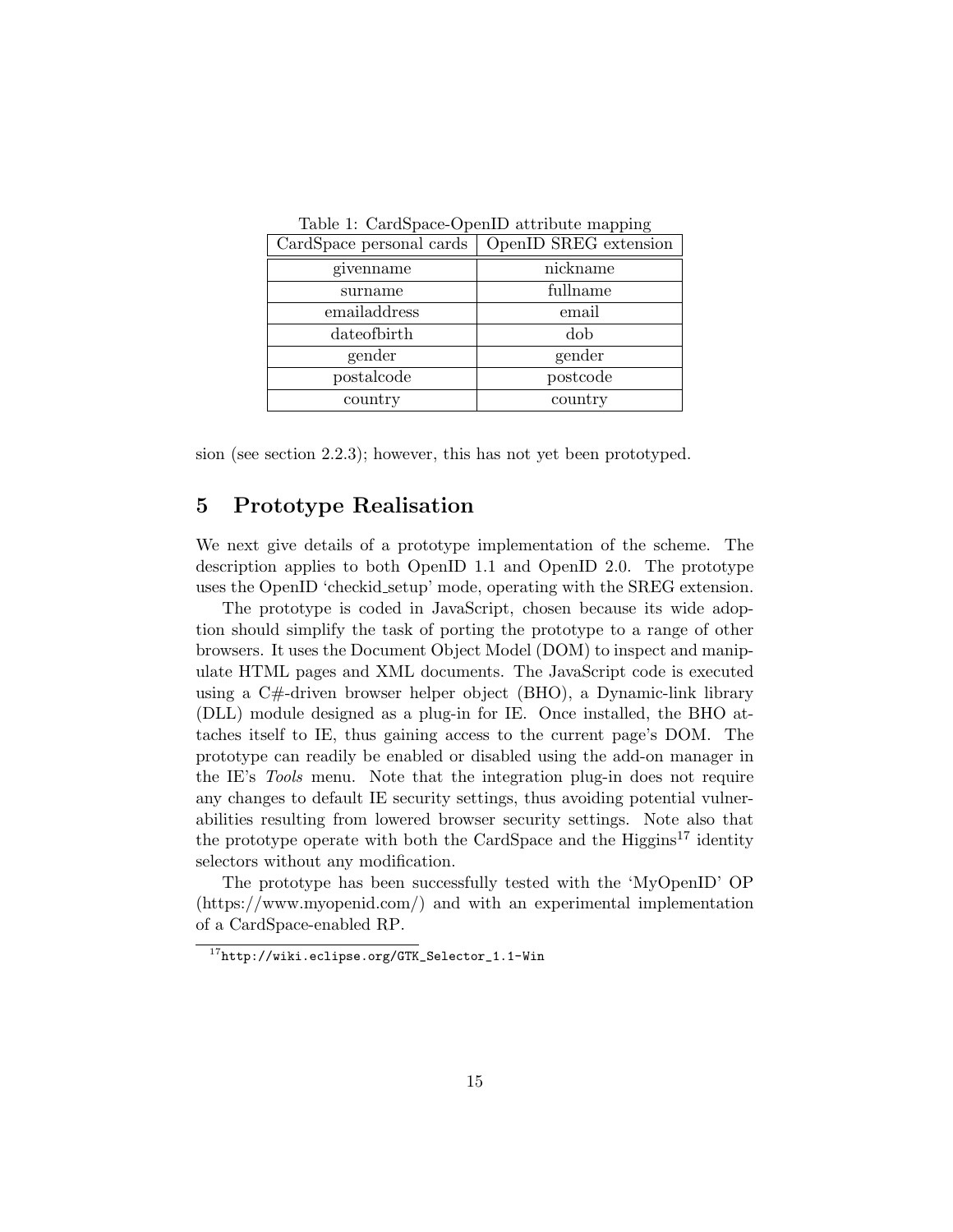### 5.1 User Registration

Prior to use, the user must have accounts with a CardSpace RP and an OP. The user must also create an IDcard for the relevant OP. This involves invoking the selector and inserting the user's OpenID identifier at the target OP in the web page field, the OP URL in the street field, and the trigger word  $OpenID1.1$  or  $OpenID2.0$  in the *city* field. For ease of identification, the user can give the personal card a meaningful name, e.g. of the target OP site. The user can also upload an image for the card, e.g. containing the logo of the intended OP or simply of OpenID. When a user wishes to use a particular OP, the user simply chooses the corresponding IDcard.

### 5.2 Prototype Operation

In this section we consider specific operational aspects of the prototype. We refer throughout to the numbered protocol steps given in section 3.2.

In step 3 the plug-in uses the DOM to perform the following processes.

- 3.1 It scans the web page in the following way<sup>18</sup>.
	- (a) It searches through the HTML elements of the web page to detect whether any HTML forms are present. If so, it searches each form, scanning through each of its child elements for an HTML object tag.
	- (b) If an object tag is found, it retrieves and examines its type. If it is of type 'application/x-informationCard' (which indicates website support for CardSpace), it continues; otherwise it aborts.
	- (c) It retrieves and stores in a cookie the name attribute of the CardSpace object tag. This is important since the RP will use this name to retrieve the token from the HTTP POST array.
	- (d) It searches through the param tags (child elements of the retrieved CardSpace object tag) for the 'issuer' tag and examines its value; if it is 'http://schemas.xmlsoap.org/ws/2005/05/identity/ issuer/self', indicating that the use of personal (self-issued) cards is acceptable, it continues<sup>19</sup>; otherwise it terminates.

<sup>&</sup>lt;sup>18</sup>The user guide [9] specifies two HTML extension formats that can be used to invoke the selector from a web page, both of which involve placing the CardSpace object tag inside an HTML form. This motivates the choice of the web page search method (see also [2]).

<sup>&</sup>lt;sup>19</sup>The plug-in also continues if the value of the 'issuer' tag is set to 'any', '\*' or if the 'issuer' tag is absent, since the use of personal cards is acceptable in these cases.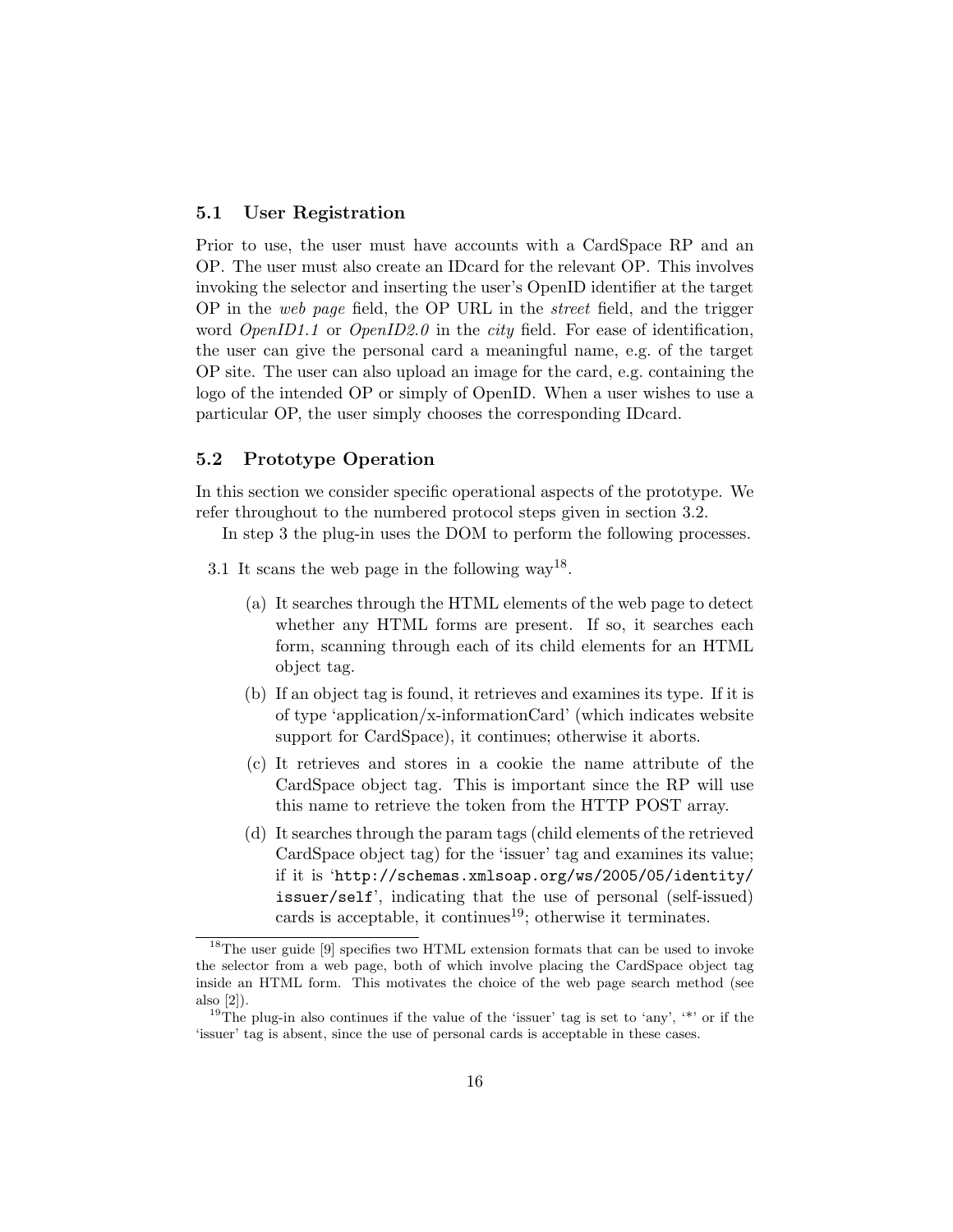- (e) It retrieves the 'requiredClaims' and 'OptionalClaims' tags from the param tags, and retrieves and stores the mandatory and optional claim types listed in these tags.
- (f) If necessary, and after keeping track of the original policy settings, it modifies the RP policy so that the city, street and web page claim types are specified in the 'requiredClaims' tag.
- 3.2 It adds a JavaScript function to the head section of the HTML page to intercept the XML-based security token (i.e. the RSTR message).
- 3.3 It obtains the action attribute of the CardSpace HTML form and stores it in a cookie. This attribute specifies the URL address of a web page at the CardSpace RP to which the security token must be forwarded for processing. If the obtained attribute is not a fully qualified domain name address, the JavaScript inherent properties, i.e. document.location.protocol and/or document.location.host, are used to help reconstruct the full URL address.
- 3.4 It changes the current action attribute of the CardSpace HTML form to point to the newly created 'interception' function (see step 3.2 above).

In step 8 the plug-in uses the DOM to perform the following steps.

- 8.1 It intercepts the RSTR message sent by the selector using the added function.
- 8.2 It parses and extracts certain RSTR contents. If the city field contains the word  $OpenID1.1$  or  $OpenID2.0$ , the plug-in proceeds; if not, normal operation of CardSpace continues. It reads the web page field to discover the user's OpenID identifier, and obtains the OP URL from the street field. In addition, all other fields, notably the SAML assertion ID and the PPID, are parsed and stored in cookies.
- 8.3 It constructs an OpenID authentication request, compatible with the OpenID version indicated by the trigger word in the city field. The plug-in defaults to creating an OpenID 1.1-compatible authentication request if no version is specified. This involves generating a nonce and time-stamp, and also determining the required and optional attributes to be sent to the OP. The plug-in retrieves all the CardSpacesupported claims it stored earlier (see step 3.1 (e) above). It then maps between them and the SREG-supported attributes, using Table 1. The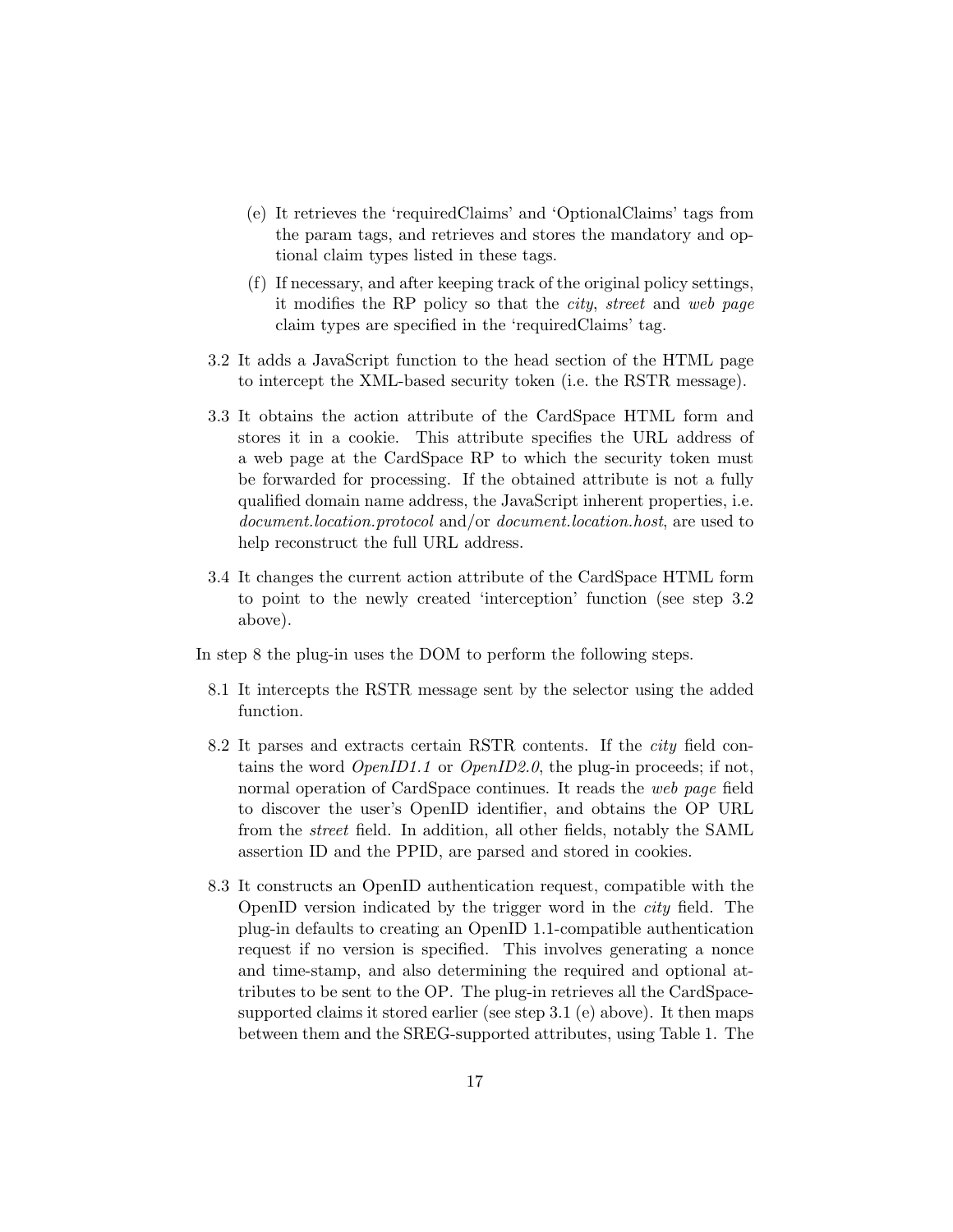mapping is done using JavaScript regular expressions, specifically the 'match' method with its global (g) and case-insensitive (i) parameters. The plug-in uses the OpenID 'checkid setup' mode, and skips the optional initiation phase in which the OP-RP exchange a shared secret. It also sets the return page (to which the OP sends the authentication response) to equal the currently-visited RP page.

8.4 It redirects the user to the OP along with the OpenID authentication request, using the JavaScript inherent property 'window.location'.

In step 11 the plug-in performs the following steps.

- 11.1 It parses the OP-issued authentication response (embedded in the URL).
- 11.2 It (transparently) validates the authentication response, including verifying that the return URL (openid.return\_to) is the same as the current page, checking the nonce and time-stamp, and validating the OP MAC value on the authentication assertion. The plug-in uses the OpenID 'check authentication' mode so that the MAC verification is performed by the OP via an TLS/SSL channel; it issues an HTTPS request to the OP with exact copies of all fields from the authentication response (except for the 'openid.mode' field whose value the plug-in changes from 'id res' to 'check authentication'). The OP responds with a boolean value of either 'true' or 'false'. If all of the checks succeed, the plug-in continues to the next step; otherwise it terminates, informing the user that the process can no longer continue.
- 11.3 It constructs a CardSpace-compatible SAML security token, inserting the user attributes received from the OP into the token. It retrieves other token-specific data (including the PPID and the token assertion ID) that was originally contained in the SIIP-issued RSTR from the cookies created earlier (see step 8.2). It also embeds the signed SIIPissued RSTR into the SAML token.
- 11.4 It creates and appends an 'invisible' HTML form, with the method attribute set to 'POST', to the current page, thereby delivering the SAML token to the RP.
- 11.5 It writes the entire SAML security token as a hidden variable into the invisible HTML form, with the name attribute of this variable set to the CardSpace object tag's name (see step 3.1 (c)). Note that the plug-in retrieves this name from the appropriate cookie.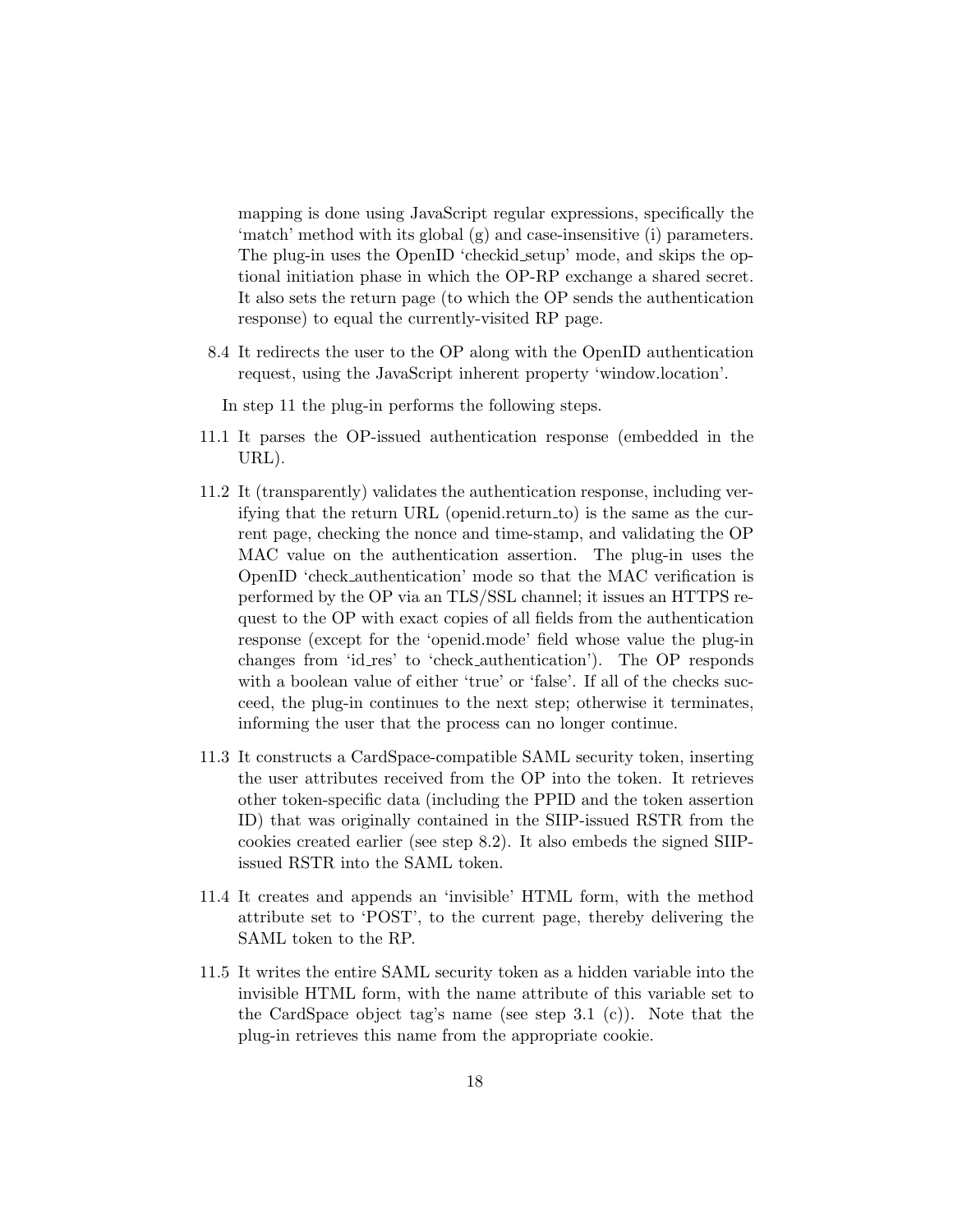- 11.6 It writes the end-point URL of the CardSpace-enabled RP into the action attribute of the invisible form. Note that the plug-in retrieves this name from the appropriate cookie (see step 3.3).
- 11.7 Finally, it auto-submits the HTML form (transparently to the user), using the JavaScript inherent method 'submit'.

#### 5.3 Potential Issues

The integration plug-in must scan every HTML web page to see whether it supports CardSpace, and this may affect system performance. However, informal tests on the prototype suggest that this is not a serious issue. In addition, the plug-in can be configured so that it only operates with certain websites.

If the web browser is compromised, then an adversary could steal the user token (see above), block the user-RP connection, and submit the token, thus impersonating the user. Moreover, if the RP does not use https, then the SIP-issued RSTR will not be encrypted. Assuming that the web browser is not a secure environment, it may be possible for a malicious plug-in or other malware to get access to sensitive information disclosed by the plaintext RSTR and/or the user token. However, the same risks apply when manually entering credentials (e.g. username-password) into the browser [7].

Finally note that some older browsers (or browsers with scripting disabled) may not be able to run the integration plug-in, as it was built using JavaScript. However, most modern browsers support JavaScript (or EC-MAscript), and hence building the prototype in JavaScript is not a major usability obstacle.

## 6 Related Work

A somewhat similar scheme [1] has previously been proposed to support CardSpace-Liberty interoperation. However, unlike the scheme proposed here, the CardSpace-Liberty integration scheme is not transparent to the IdPs, does not support the exchange of identity attributes, and does not support HTTPS-enabled websites.

Kim et al. [5] have proposed an OpenID authentication method using an identity selector. This scheme is designed to reduce phishing and hacking risks, and also simplify user authentication by automatically performing the OpenID-based login process without the need to manually input the OpenID URL. The scheme uses a specially modified identity selector to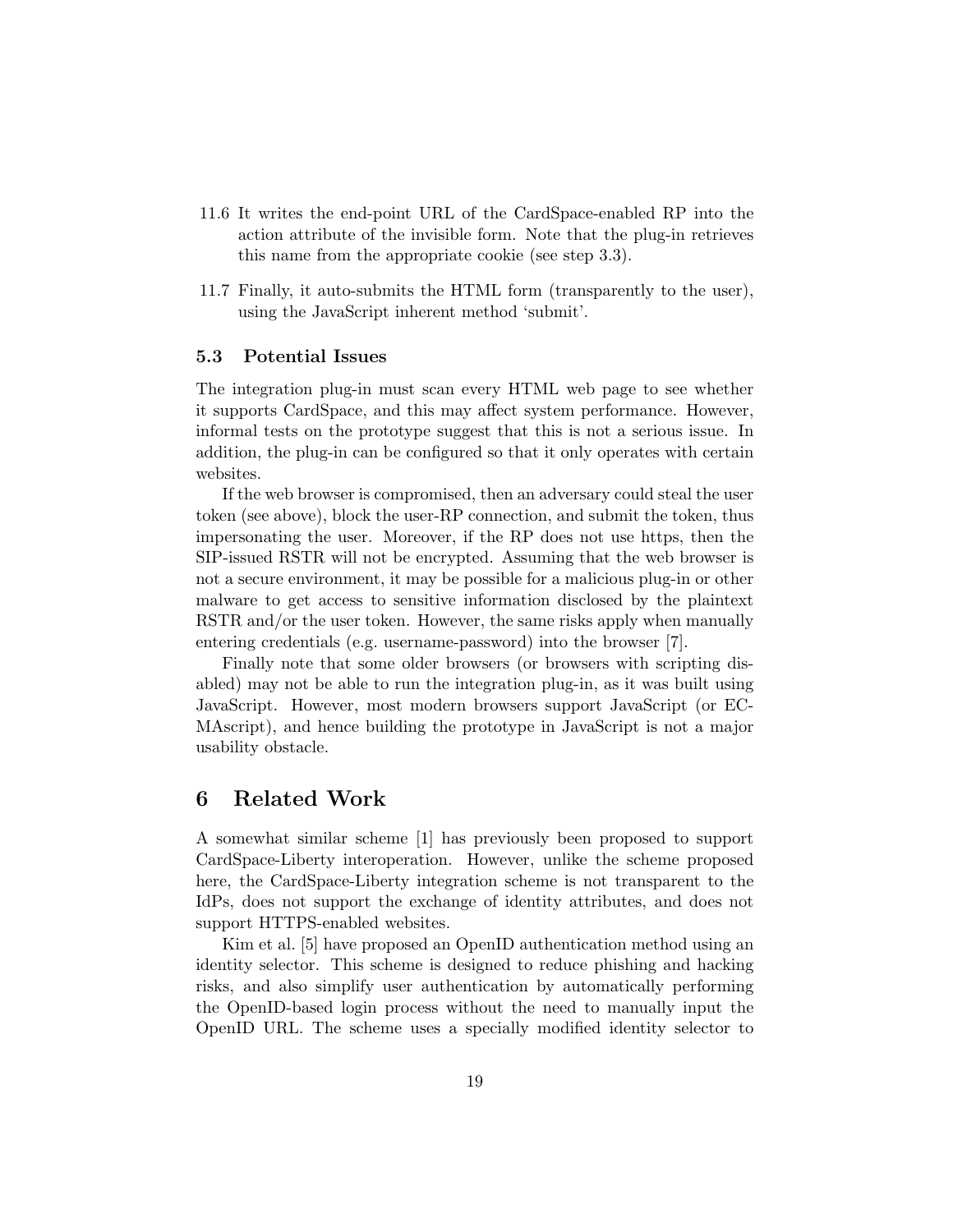enable OpenID authentication, unlike the scheme proposed here which uses an unmodified selector.

Microsoft and OpenID have announced plans<sup>20</sup> to enable a level of interoperation. A stated aim of this effort is to reduce the risk of phishing in OpenID by enabling an OpenID user to employ CardSpace when authenticating to an OP. The scheme proposed here inherently provides a level of protection against phishing since the redirect step to the OP is initiated by the browser extension (see section 4.1), and also supports use of CardSpace to authenticate to OPs.

## 7 Conclusions and Future Work

We have proposed a means of interoperation between two leading identity management systems, namely CardSpace and OpenID. CardSpace users are able to obtain an assertion token from an OpenID identity provider, the contents of which can be processed by a CardSpace-enabled relying party. The scheme is transparent to OpenID providers and identity selectors, uses a browser extension, and requires only minor changes to a CardSpace-enabled relying party. It uses the CardSpace identity selector interface and CardSpace personal cards to enable interoperation between OpenID providers and CardSpace relying parties.

The integration scheme takes advantage of the similarity between the OpenID and the CardSpace frameworks, and this should help to reduce the effort required for full system integration. Also, implementation of the scheme does not require technical co-operation between Microsoft and the OpenID Foundation.

Planned future work includes investigating the possibility of using the CardSpace identity selector to enable access to identity providers of other identity management systems, such as Shibboleth. We also plan to extend the scheme to support CardSpace-enabled relying parties that employ security token services.

## Acknowledgements

The first author is sponsored by the Diwan of Royal Court, Sultanate of Oman.

 $^{20}\mathrm{http://www.guardian.co.uk/technology/blog/2007/feb/07/openidgetsab}$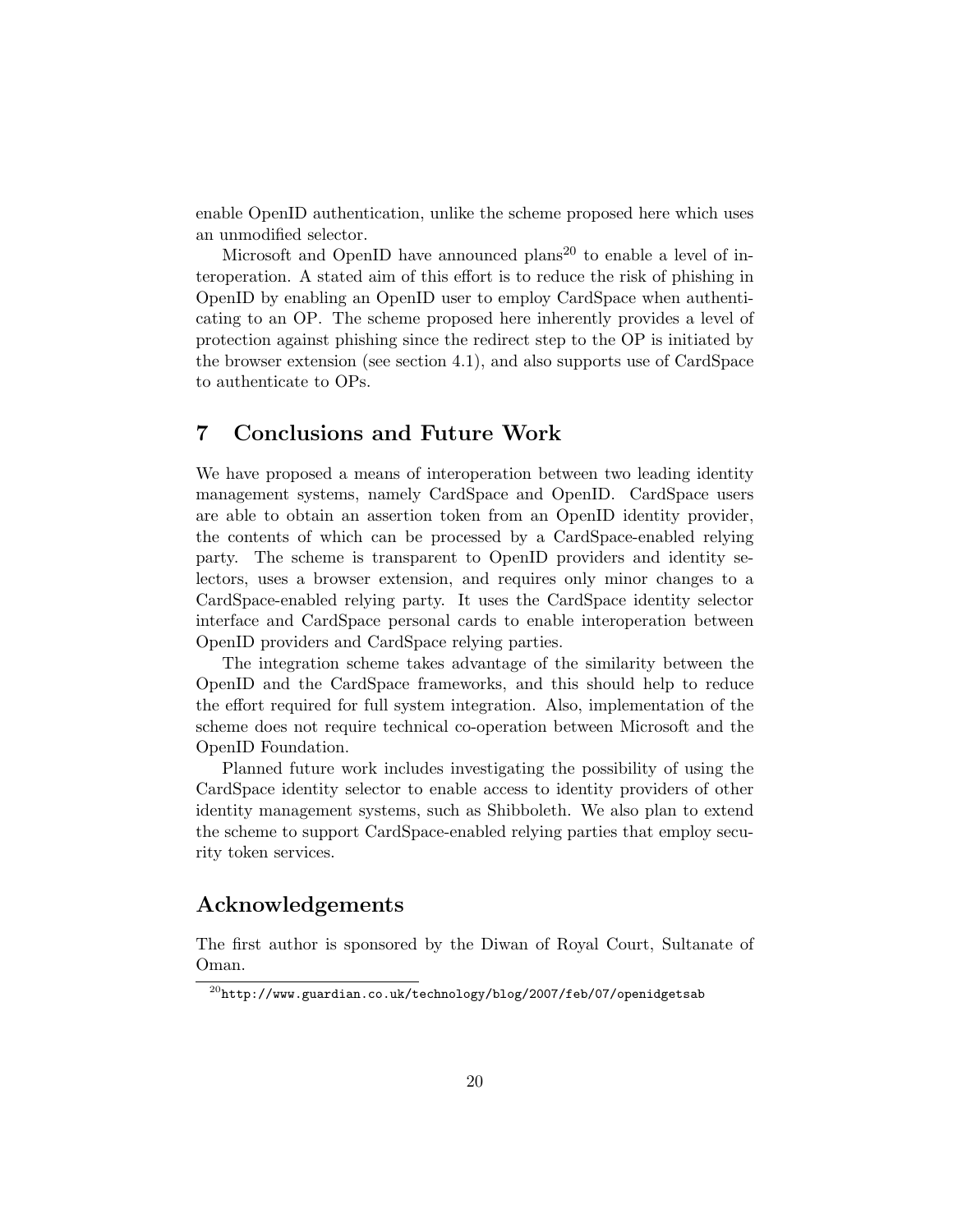## References

- [1] Haitham S. Al-Sinani, Waleed A. Alrodhan, and Chris J. Mitchell. CardSpace-Liberty integration for CardSpace users. In Ken Klingenstein and Carl M. Ellison, editors, Proceedings of the 9th Symposium on Identity and Trust on the Internet, (IDtrust'10), Gaithersburg, Maryland, USA, April 13-15, 2010, pages 12-25. ACM, New York, NY, 2010.
- [2] Haitham S. Al-Sinani and Chris J. Mitchell. Using CardSpace as a password manager. In Elisabeth de Leeuw, Simone Fischer-Hübner, and Lothar Fritsch, editors, *Proceedings of IFIP IDMAN*  $2010 -$  the second IFIP Conference on Policies and Research in Identity Management, November 18–19, 2010, Oslo, Norway. Volume 343 of IFIP Advances in Information and Communication Technology. Springer, Boston, 18– 30, 2010.
- [3] Andreas Berger. Identity Management Systems Introducing Yourself to the Internet. VDM Verlag, Saarbrücken, 2008.
- [4] Vittorio Bertocci, Garrett Serack, and Caleb Baker. Understanding Windows CardSpace: An Introduction to the Concepts and Challenges of Digital Identities. Addison-Wesley, Reading, Massachusetts, 2008.
- [5] Seung Hyun Kim et al. OpenID Authentication Method Using Identity Selector. United States, Patent Application Publication, Pub. No. US 2009/0249078 A1, 2009.
- [6] Dick Hardt, Johnny Bufu, and Josh Hoyt. OpenID Attribute Exchange  $1.0$  — Final. Sxip Identity and JanRain, 2007. http://openid.net/ specs/openid-attribute-exchange-1\_0.html.
- [7] Jonathan Hart, Konstantinos Markantonakis, and Keith Mayes. Website credential storage and two-factor web authentication with a Java SIM. In Pierangela Samarati, Michael Tunstall, Joachim Posegga, Konstantinos Markantonakis, and Damien Sauveron, editors, Proceedings, Information Security Theory and Practices. Security and Privacy of Pervasive Systems and Smart Devices, 4th IFIP WG 11.2 International Workshop, WISTP 2010, Passau, Germany, April 12–14, 2010, volume 6033 of Lecture Notes in Computer Science. Springer, Berlin, Heidelberg, 229–236, 2010.